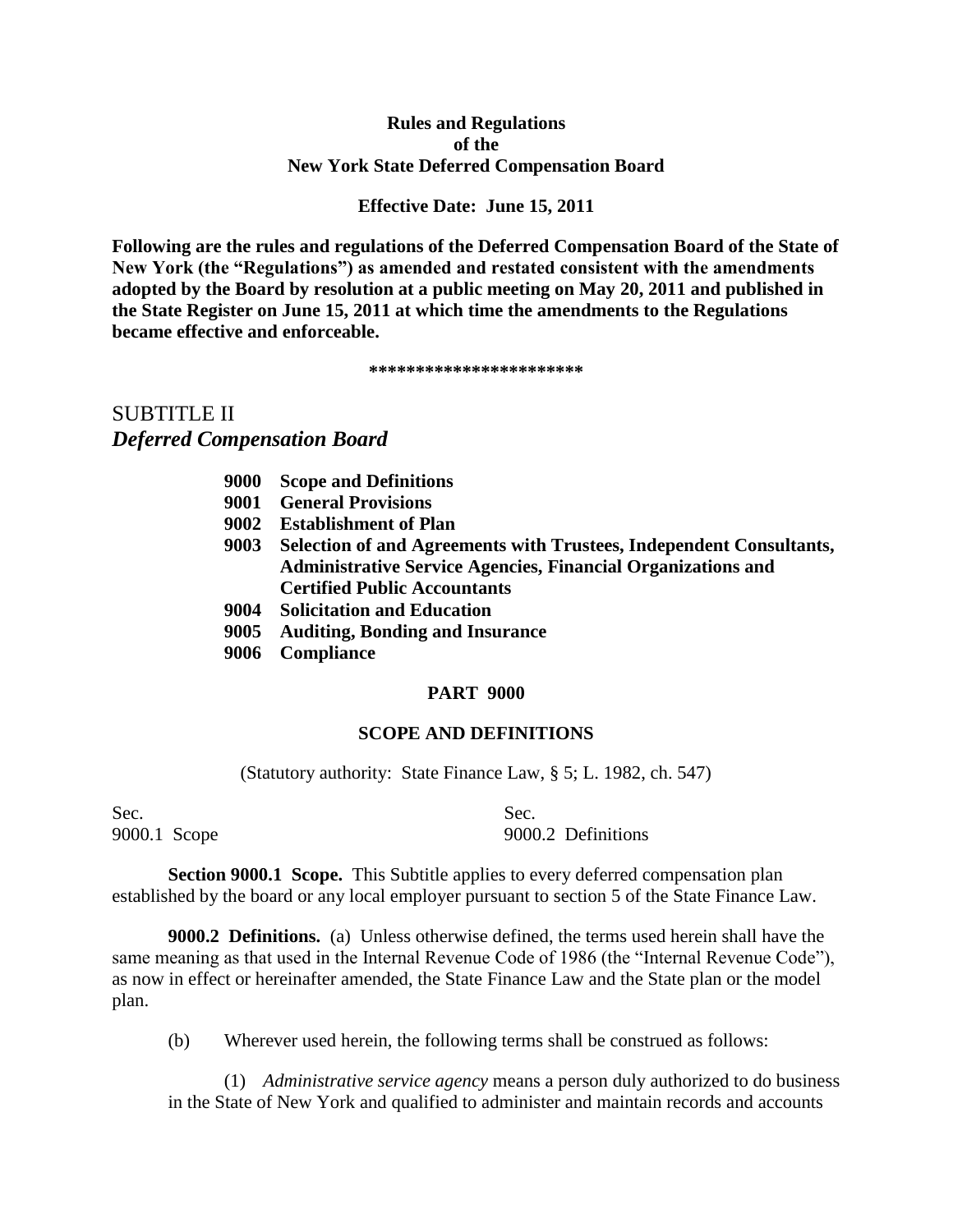of defined contribution plans which meet the requirements for qualification under the Internal Revenue Code, governmental plans and eligible deferred compensation plans. The functions of an administrative service agency under this Subtitle may be carried out by a trustee, provided that the person serving as a trustee otherwise satisfies all of the requirements under this Subtitle applicable to an administrative service agency.

(2) *Board* means the deferred compensation board of the State of New York established by section 5 of the State Finance Law.

(3) *Deferred compensation committee* means the committee or board, or other entity, office or officer, appointed in accordance with applicable law by a local employer to act in respect of a plan in accordance with section 9001.2(b) of this Subtitle.

(4) *Financial organization* means a person duly authorized to do business in the State of New York and who:

(i) is registered as an investment adviser under the Investment Advisors Act of 1940, as such provisions may be amended from time to time;

(ii) is a bank, as defined in such act; or

(iii) is an insurance company qualified under the laws of more than one state to manage, acquire or dispose of any assets of plans which meet the requirements for qualification under the Internal Revenue Code, governmental plans and eligible deferred compensation plans.

The functions of a financial organization under this Subtitle may be carried out by a trustee, provided that the person serving as a trustee otherwise satisfies all of the requirements under this Subtitle applicable to a financial organization.

For the purposes of this Subtitle, a financial organization that provides self-directed investment services to a plan through a mutual fund or brokerage "window" arrangement sponsored by such financial organization shall be recognized as the sole financial organization in relation to such self-directed investment services and the term "financial organization" shall not be deemed to include any entity sponsoring mutual funds provided through such "window."

(5) *Guaranteed investment contract* means a contract with an insurance company or a bank that guarantees a specific rate of return on the invested capital over the life of the contract and for the return of such invested capital and interest to the plan on one or more dates specified in the contract.

(6) *Independent Consultant* means a person duly authorized to do business in the State of New York and who may be or is retained by the board or a deferred compensation committee in accordance with the provisions of this Subtitle to provide advice to the board or deferred compensation committee on investment matters and who is registered as an investment adviser under the Investment Advisors Act of 1940, as such provisions may be amended from time to time.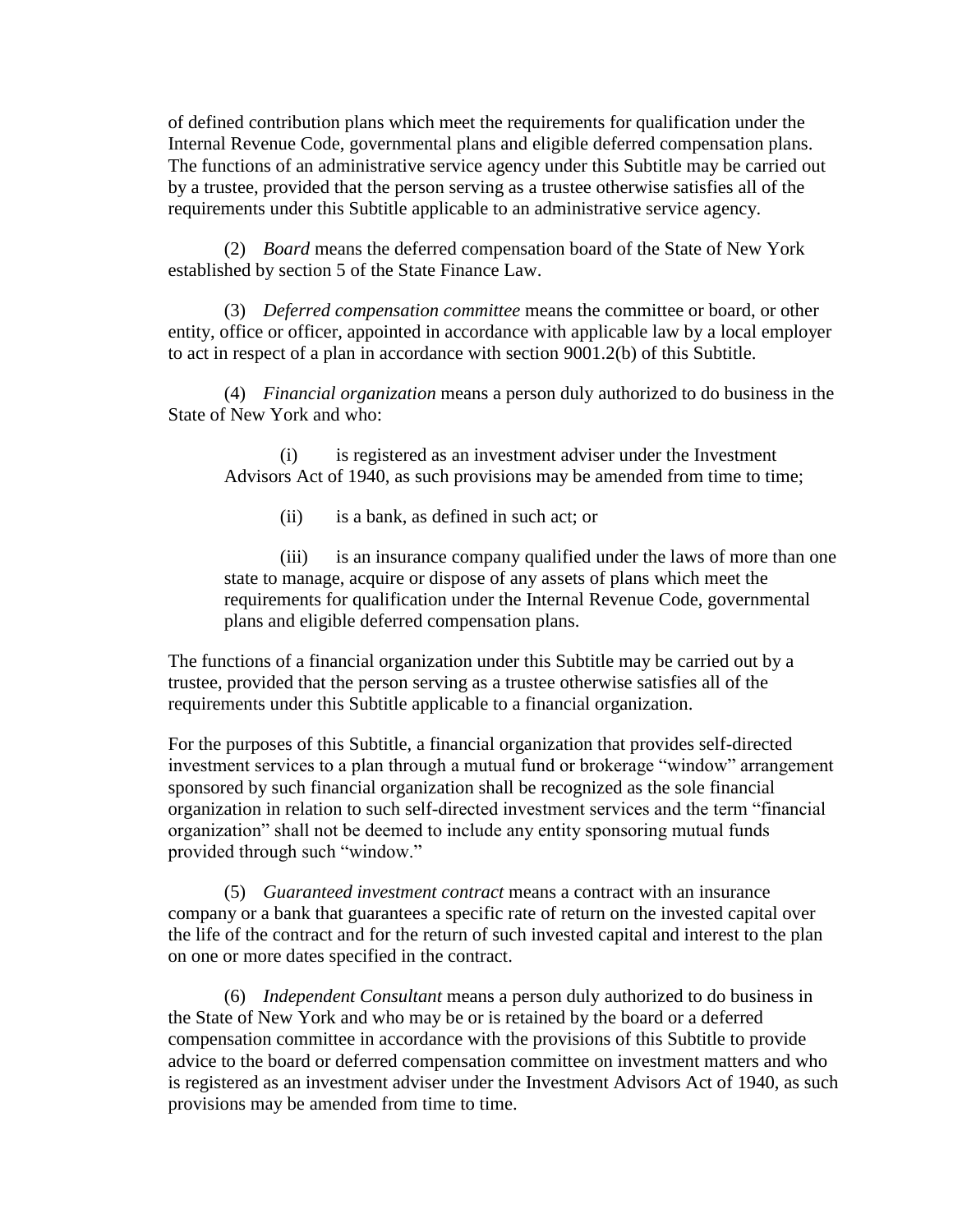(7) *Local employer* means a public employer as defined in section 5 of the State Finance Law but excluding the State of New York.

(8) *Model plan* means the form of plan authorized by the board for adoption in accordance with the provisions of this Subtitle by any local employer not participating in the State plan and not sponsoring a plan described in section 9001.2(a)(3) of this Subtitle, as such may be amended by the board from time to time. A copy of the model plan may be obtained from the board.

(9) *Participation agreement* means an agreement executed by an employee and the employer as described in the State plan and the model plan or such other similar agreement executed in connection with another plan.

(10) *Person* means any individual, corporation, partnership, association, trust, joint stock company, unincorporated organization or other similar entity.

(11) *President* means the president of the New York State Civil Service Commission.

(12) *Plan* means any of the State plan, the model plan and any other deferred compensation plan described in section 9001.2(a)(3) of this Subtitle.

(13) *Stable income fund* means, with respect to a plan, an investment option available to participants in the plan that seeks to provide book-value accounting, stability of principal and a low volatility total return.

(14) *State plan* means the Deferred Compensation Plan for Employees of the State of New York and Other Participating Public Jurisdictions established by the board, as such may be amended by the board from time to time. A copy of the State plan may be obtained from the board.

(15) *Trust* means a trust to hold the assets of a plan for the exclusive benefit of participants and their beneficiaries that meets the requirements of this Subtitle, including without limitation the requirements of section 9002.1(b), and section  $457(g)$  of the Internal Revenue Code.

(16) *Trust Agreement* means an agreement evidencing a trust meeting the requirements of this Subtitle.

(17) *Trustee* means each person designated by the board or deferred compensation committee, as applicable, in accordance with the provisions of this Subtitle to hold in a trust any amounts under a plan.

(18) *Wrap contract* means a contract with a financial organization that provides for book-value accounting with respect to a designated portion of the assets of a stable income fund but that does not give the financial organization issuing the contract day-today investment authority with respect to such assets. Such term includes participating, non-participating and hybrid wrap contracts.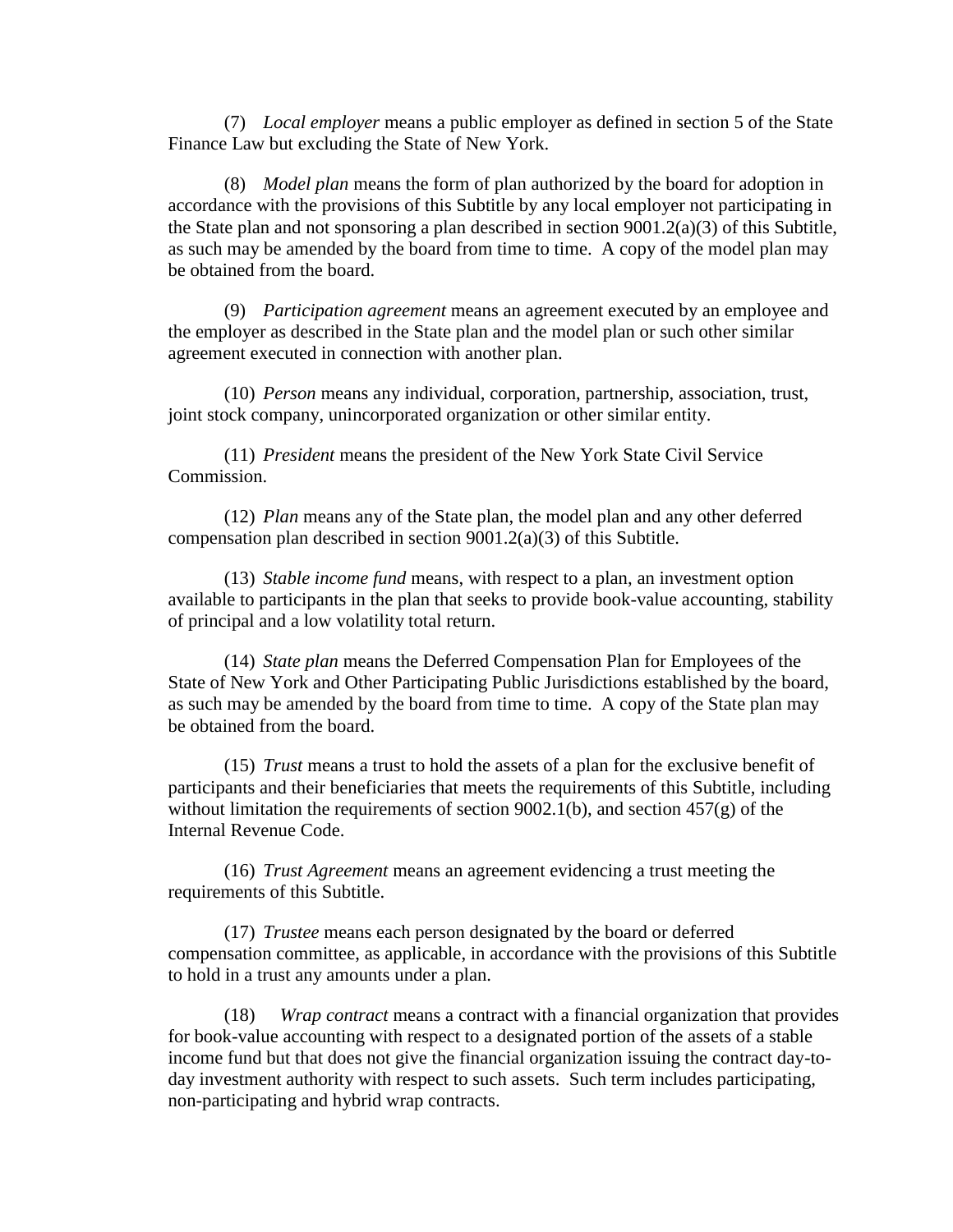### **GENERAL PROVISIONS**

(Statutory authority: State Finance Law, § 5; L. 1982, ch. 547)

| Sec. |                                                | Sec. |                           |
|------|------------------------------------------------|------|---------------------------|
|      | 9001.1 Application; Incorporation by Reference |      | 9001.3 Ineligibility      |
|      | 9001.2 Establishment of plan by local employer |      | 9001.4 Special provisions |

**Section 9001.1 Application; Incorporation by Reference.** (a) This Subtitle shall be interpreted and applied so that any plan established hereunder shall be an eligible deferred compensation plan under section 457 of the Internal Revenue Code.

(b) The Board hereby adopts and incorporates by reference the provisions of Sections 457, 401(a)(9) and 72(p) of the Internal Revenue Code and the corresponding sections of title 26 of the Code of Federal Regulations and Section 203 of the Investment Advisers Act of 1940, effective as of the date of the adoption of these Regulations. Copies of said material may be obtained from the U.S. Government Printing Office, Washington D.C. 20402 and such material is available for public inspection and copying at the Offices of the New York State Deferred Compensation Board, Empire State Plaza Concourse – North, Room 124, Albany, NY 12223.

**9001.2 Establishment of plan by local employer.** (a) Except as specifically provided in this section 9001.2(a), a local employer may not establish or maintain more than one plan for its employees. A local employer may establish a plan for its employees:

(1) by becoming a participating employer in the State plan as provided therein;

(2) by adopting the model plan in accordance with the procedures prescribed in Part 9002 of this Subtitle; or

(3) by adopting another plan which complies with all requirements of this Subtitle and section 457 of the Internal Revenue Code in accordance with the procedures prescribed in Part 9002 of this Subtitle.

A local employer which has previously established a plan may establish a plan in accordance with the requirements of this Subtitle so long as (i) all amounts held under the previously established plan have been distributed or otherwise paid out in accordance with the terms of such previously established plan and all other obligations of the previously established plan have been satisfied, or (ii) another local employer has been substituted as sponsor of the previously established plan.

(b) A deferred compensation committee shall be appointed by a local employer to act on behalf of the local employer under the model plan or a plan described in section 9001.2(a)(3) of this Subtitle to the extent permitted or required by this Subtitle and by such plan whenever such employer adopts such plan and shall continue in existence, as it may be reconstituted from time to time by the local employer in accordance with applicable law, for so long as such plan remains in existence.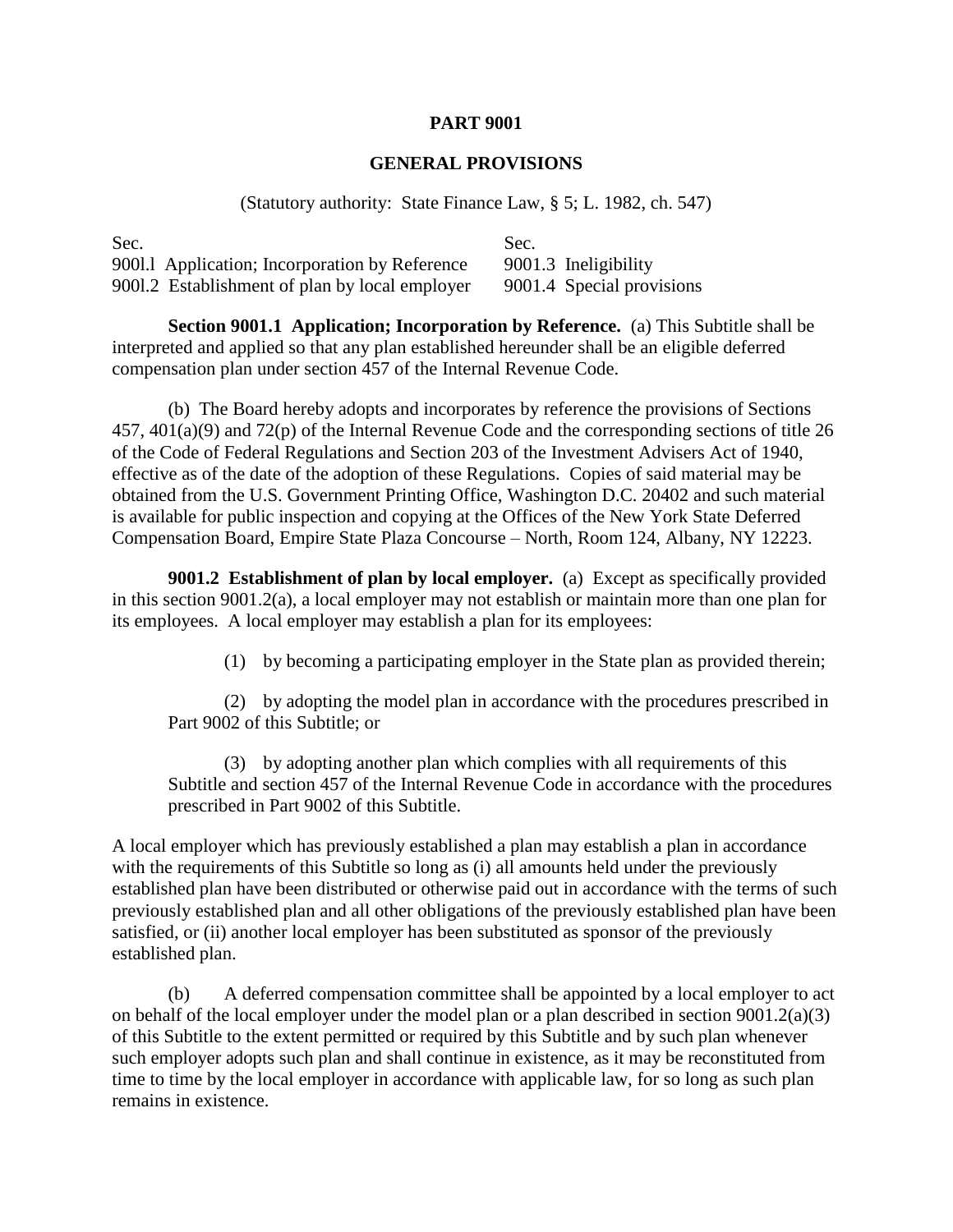**9001.3 Ineligibility.** Independent contractors shall not be eligible to participate in any plan.

**9001.4 Special provisions.** (a) Actuarial tables which distinguish on the basis of sex shall not be utilized for any purpose under any plan.

(b) Any installment distribution option permitted by any plan shall comply with all requirements of sections 457 and 401(a)(9) of the Internal Revenue Code and any treasury regulations promulgated thereunder.

(c) Any plan shall provide clear procedures for the review of domestic relations orders and shall require compliance with all domestic relations orders properly issued in accordance with such procedures and the requirements of applicable law in respect of amounts under the plan.

(d) Any plan established under this Subtitle may permit the loan of any amounts under such plan solely to a participant or beneficiary; *provided* that such plan establishes clear procedures for the administration of such loans and shall require compliance with sections 457 and 72(p) of the Internal Revenue Code and any treasury regulations promulgated thereunder and any other applicable laws.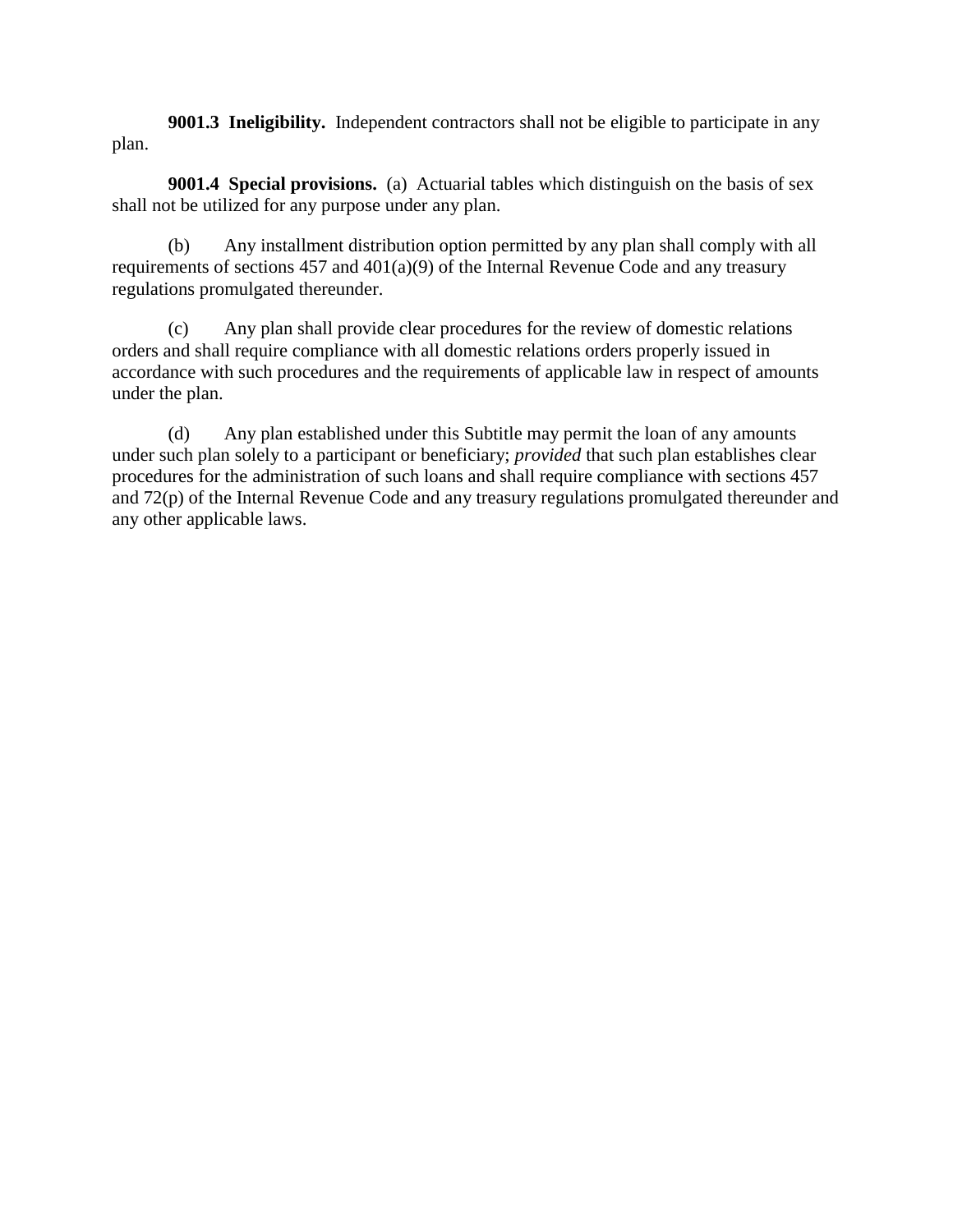# **ESTABLISHMENT OF PLAN**

(Statutory authority: State Finance Law, § 5; L. 1982, ch. 547)

Sec. Sec.

9002.1 Assets held in trust 9002.2 Documents to be filed

**Section 9002.1 Assets held in trust.** (a) A plan established by the board or a local employer shall require (i) that its assets be invested by one or more financial organizations selected by the board or deferred compensation committee, as applicable, and (ii) that, by January 1, 1999 or such other later date as may be permitted under section 457 of the Internal Revenue Code with respect to a plan in existence as of August 20, 1996 and immediately with respect to all other plans, all such assets shall be held in one or more trusts pursuant to one or more trust agreements.

(b) Each trustee designated by the board or deferred compensation committee must be authorized to act as a trustee under applicable law and shall be either a member of the board with respect to the State plan or a member of the relevant deferred compensation committee with respect to a model plan or other plan or a financial organization selected in accordance with the requirements of this Subtitle. A trust agreement between the board or deferred compensation committee and a trustee shall not meet the requirements of this section 9002.1(b) unless it satisfies each of the following requirements:

(1) the trust established by such agreement meets all of the requirements applicable to trusts described in section  $457(g)$  of the Internal Revenue Code;

(2) such agreement provides that the assets of the plan to which such trust relates (i) are held in trust for the exclusive benefit of plan participants and their beneficiaries, (ii) may be used only to pay plan benefits and defray reasonable expenses of administering the plan and (iii) cannot revert to the State or local employer until all plan benefits have been paid to plan participants and beneficiaries in accordance with the terms of the plan;

(3) such agreement names the trustee and provides that, upon the trustee's appointment as such, the trustee shall have exclusive authority and direction to manage and control the assets of the plan, except to the extent that (i) such management and control has been delegated in accordance with the terms of the trust agreement to one or more financial organizations appointed in accordance with this Subtitle, (ii) the trust agreement provides that such trustee shall manage and control the assets of the plan at the direction of the board or deferred compensation committee or at the direction of one or more financial organizations appointed by the board or deferred compensation committee for this purpose, or (iii) the assets of the plan are to be allocated among the investment options available under the plan in accordance with the investment directions of plan participants, which investment directions may be communicated to the trustee by an administrative service agency appointed by the board or deferred compensation committee for this purpose;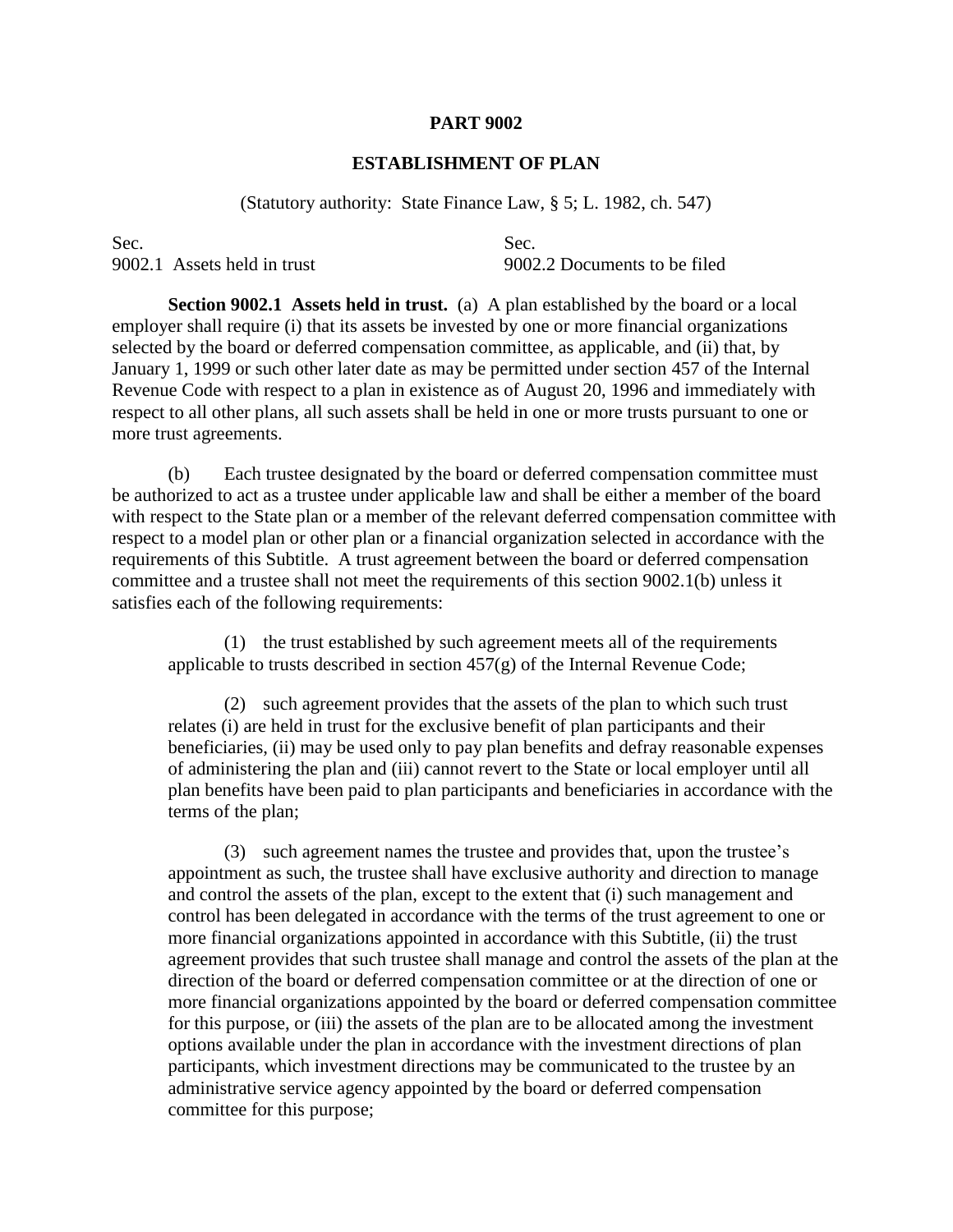(4) to the extent that the trustee performs the duties under this Subtitle of an administrative service agency, such agreement meets all of the requirements under this Subtitle applicable to contracts with administrative service agencies;

(5) to the extent that the trustee performs the duties under this Subtitle of a financial organization, such agreement meets all of the requirements under this Subtitle applicable to contracts with financial organizations; and

(6) such agreement satisfies the other applicable requirements of this Subtitle and any other applicable law.

**9002.2 Documents to be filed.** (a) Each local employer adopting the model plan or another plan shall file, prior to the acceptance of any deferrals under such plan, with the president for acknowledgment:

(1) a completed copy of the plan supplying all relevant information, including without limitation the information which is bracketed in the model plan;

(2) an executed copy of the trust agreement entered into with each trustee;

(3) a certification signed by its chief executive officer and chief legal officer stating (i) that the local employer is aware that there are three options for adopting a plan as described in section 9001.2(a) of this Subtitle, that the local employer has made an informed choice in determining to adopt the plan and that the local employer understands the ongoing responsibilities it is undertaking, including without limitation pursuant to this Subtitle, section 457 of the Internal Revenue Code and the plan, by adopting the plan; (ii) that the local employer's plan and trust agreement meet the requirements of section 457 of the Internal Revenue Code and of all other applicable State and local laws including this Subtitle; and (iii) that all required approvals of any local governing body or officer have been issued; provided, however, that in executing any such certification with respect to the adoption or amendment of the model plan, the chief executive officer and chief legal officer may rely on any ruling or determination issued by the Internal Revenue Service in respect of the model plan or any amendment to the model plan promulgated by the board;

(4) the name of each trustee, independent consultant, financial organization, firm of certified public accountants and administrative service agency which has been selected to provide services in respect of the plan and a certification signed by its chief executive officer and chief legal officer stating that each such trustee, independent consultant, financial organization, firm of certified public accountants and administrative service agency has been duly selected to provide services in accordance with the provisions of this Subtitle;

(5) evidence that bonds and insurance have been secured pursuant to the provisions of this Subtitle; and

(6) except to the extent that fiduciary acknowledgment is not required under section 9003.6 of this Subtitle, evidence that each trustee, independent consultant,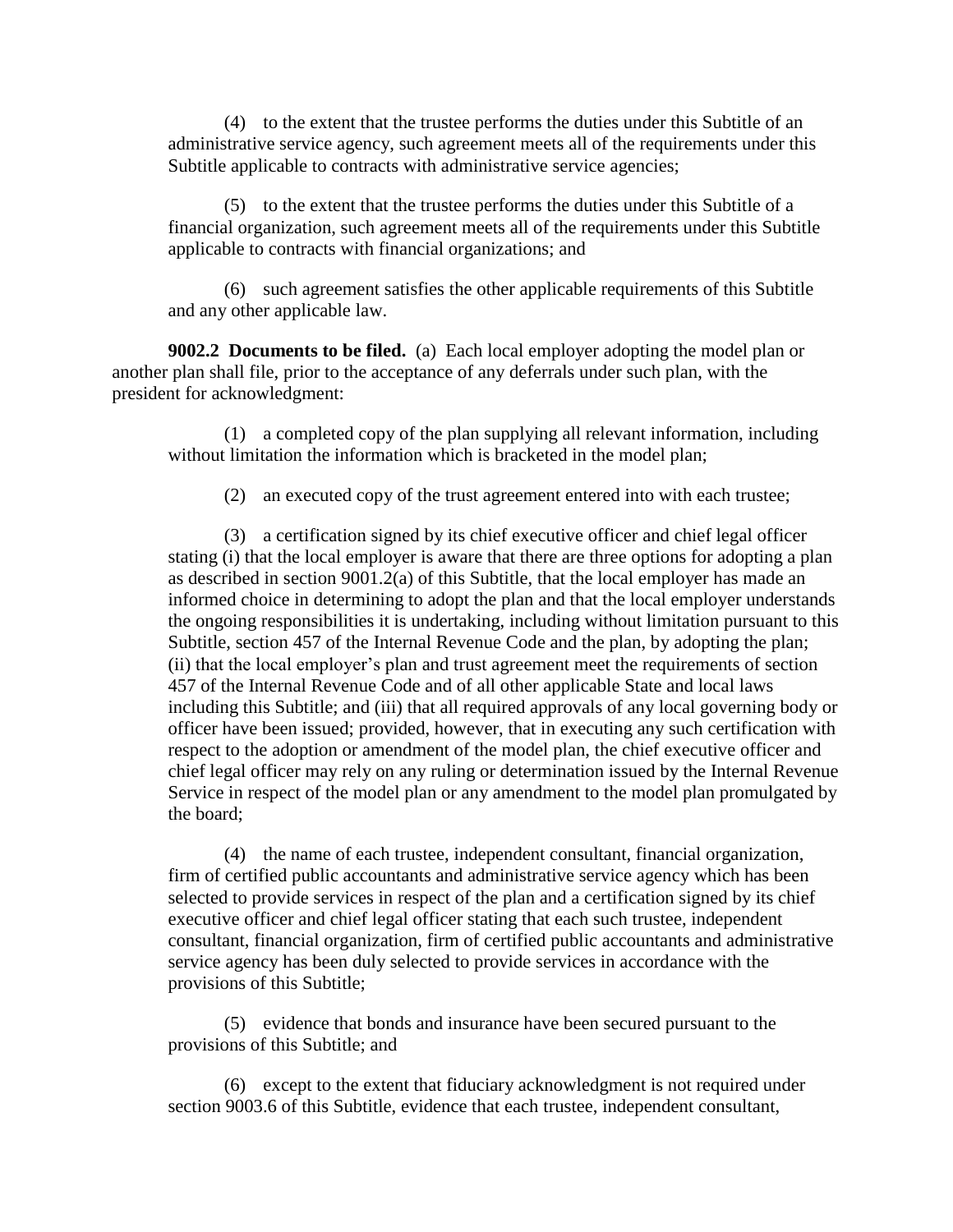administrative service agency and financial organization selected by the deferred compensation committee will act as a fiduciary under section 457(g) of the Internal Revenue Code and under State and common trust law principles with respect to all trusteeship, administrative or investment matters for which it has assumed responsibility and the plan will be indemnified as a result of any cause of action brought against it as a result of acts or omissions of the trustee, independent consultant, administrative service agency or financial organization together with the reasonable costs of litigation arising therefrom.

(b) No deferral may be accepted under any plan until the board has been furnished with a written acknowledgment by the president that all of the documents and materials required by subdivision (a) and, to the extent applicable, subdivision (d) of this section 9002.2 have been received.

(c) No amendment may be made to a model plan other than an authorized amendment promulgated by the Board; provided, however, that notwithstanding any other provision hereof, the requirements of the preceding sentence shall be effective as of January 1, 1997 and shall not affect the validity of any amendment to a model plan which was duly adopted in accordance with the then-effective requirements of this section 9002.2 prior to January 1, 1997. Any amendment to a model plan made by the local employer which maintains such model plan shall require the same proof and procedures contained in subdivisions (a) and (b) of this section. Where one or more of the documents and materials required by subdivision (a) of this section contains identical information as submitted on the most recent filing of such documents and materials, a local employer that has adopted an amendment authorized by the Board may submit an affidavit, on a form provided by the Board, attesting that the documents and materials required by subdivision (a) of this section have not changed since the local government last submitted such documents and materials. In the event that one or more of the documents or materials required by subdivision (a) of this section has changed, such documents and materials are required to be submitted at the same time the affidavit is submitted to the president.

(d) Each local employer adopting or amending a plan other than the model plan or amending the model plan in a manner other than authorized by the board shall file, prior to the acceptance of any deferrals under such plan, with the president for acknowledgment (i) a ruling or determination issued by the Internal Revenue Service stating that such plan or form of plan meets the requirements of section 457 of the Internal Revenue Code applicable to eligible deferred compensation plans or (ii) an opinion of legal counsel that such plan meets the requirements of section 457 of the Internal Revenue Code applicable to eligible deferred compensation plans.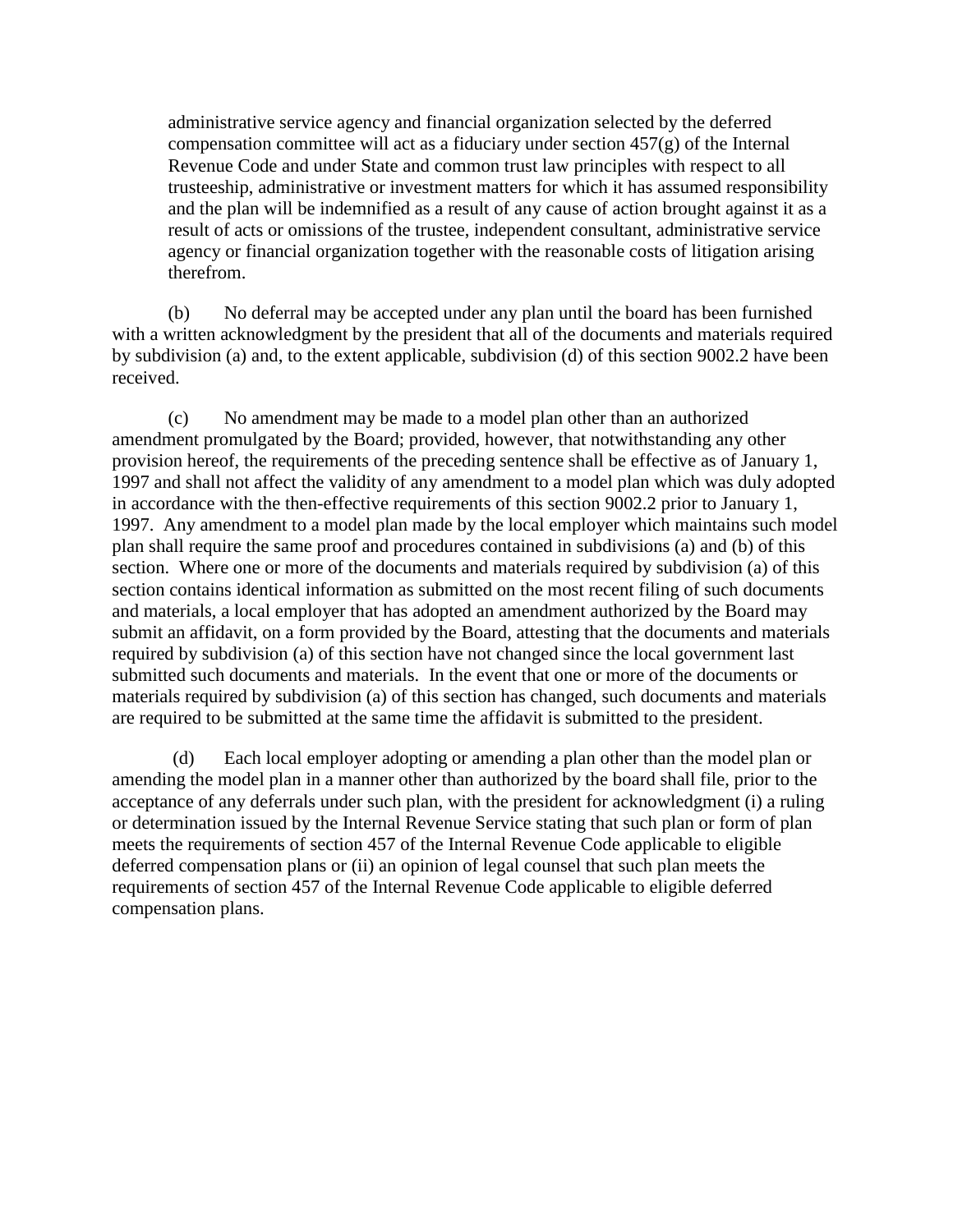# **SELECTION OF AND AGREEMENTS WITH TRUSTEES, INDEPENDENT CONSULTANTS, ADMINISTRATIVE SERVICE AGENCIES, FINANCIAL ORGANIZATIONS AND CERTIFIED PUBLIC ACCOUNTANTS**

(Statutory authority: State Finance Law, § 5; L. 1982, ch. 547)

| Sec. |                                         | Sec. |                                   |
|------|-----------------------------------------|------|-----------------------------------|
|      | 9003.1 Contracts or agreements          |      | 9003.5 Miscellaneous requirements |
|      | 9003.2 Competitive proposals            |      | 9003.6 Acknowledgment             |
|      | 9003.3 Criteria for selection           |      | 9003.7 Precluded investments      |
|      | 9003.4 Provision of diverse investments |      | 9003.8 Transfer of assets         |
|      |                                         |      |                                   |

**Section 9003.1 Contracts or agreements.** (a) The contracts or agreements effecting the appointment of any trustee, independent consultant, administrative service agency, financial organization or firm of certified public accountants to provide services in respect of a plan shall be awarded pursuant to the procedures set forth in this Part 9003 and shall comply with the requirements of this Subtitle. Contracts or agreements with administrative service agencies shall not be required in whole or in part if an appointed trustee or financial organization, in the opinion of the board or of the deferred compensation committee, as applicable, is able to perform all or a portion of the required services as effectively. Contracts or agreements with independent consultants shall not be required in whole or in part if, in the opinion of the board or of the deferred compensation committee, as applicable, such board or deferred compensation committee is able to effectively make decisions with respect to the investment of plan assets, the allocation of plan assets among financial organizations and the selection of financial organizations to invest the assets of a plan without the advice of a consultant. Upon the expiration or termination of any contract or agreement entered into in accordance with this Subtitle, the board or deferred compensation committee, as applicable, shall follow the procedures set forth in this Part 9003 in awarding new contracts and entering into new agreements. Unless they are entered into in accordance with the procedures set forth in this Part 9003 and are in all other respects in substantial compliance with the requirements of this Subtitle, all contracts or agreements entered into in respect of a plan shall be null and void and new competitive proposals shall be submitted pursuant to the procedures set forth in this Part 9003. Notwithstanding the previous sentence, no trustee who is the only trustee of a plan shall be forced to resign the position of trustee solely by operation of this section 9003.1 prior to the time such person's successor as trustee has been duly qualified and appointed.

(b) Notwithstanding section 9003.1(a) of this Subtitle, a deferred compensation committee may contract with a firm of certified public accountants selected as a result of a competitive proposal undertaken by the local employer that expressly included in the scope of services an audit of the deferred compensation plan sponsored by the local government to be conducted in compliance with section 9005.1 of this Subtitle. The competitive request for proposals must be in general compliance with section 9003.2 of this Subtitle, except for the requirement of notice in the *State Register.* The deferred compensation committee must adhere to the criteria contained in section 9003.3 of this Subtitle in the selection of such auditor made pursuant to this paragraph (b). A firm of certified public accountants selected by a deferred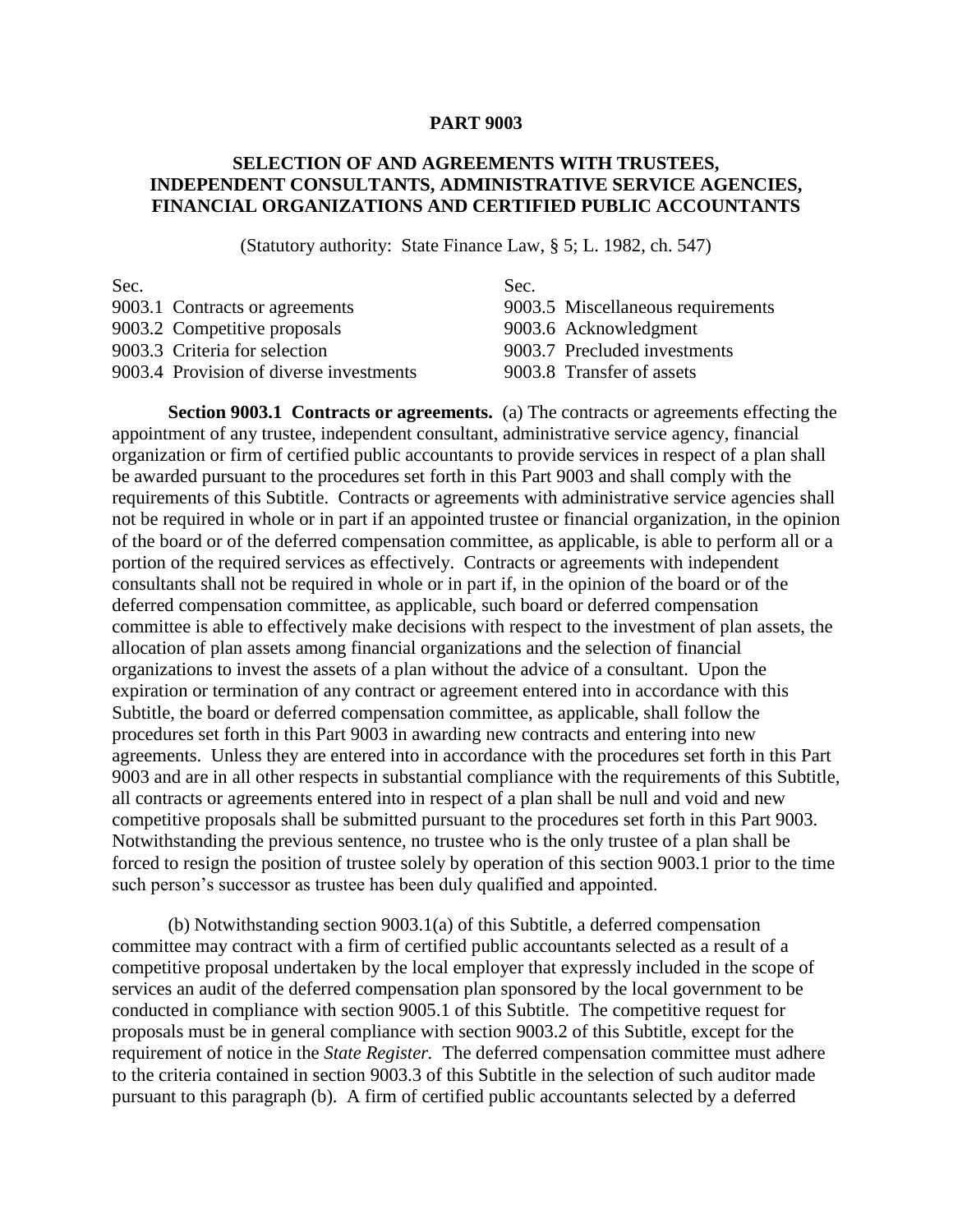compensation committee pursuant to this paragraph (b) shall be subject to the provisions of section 9003.5 of this Subtitle. The firm of certified public accountants may be the same firm that is under contract with the local employer for other auditing services of the local employer.

(c) Notwithstanding section 9003.1(a) of this Subtitle, the board or a deferred compensation committee may contract with a financial organization for the purposes of investing a portion of the assets of a plan selected as a result a search conducted by the independent consultant to the board or deferred compensation committee of financial organizations that provide such services. The board or deferred compensation committee shall provide direction to the independent consultant, in writing, designating the generally recognized investment classification and sub-classification that the independent consultant is to make a recommendation to the board or deferred compensation committee after the conduct of a search of qualified financial organizations and the number of financial organizations that is to be recommended, which number shall not be less than three. The independent consultant must adhere to the criteria contained in section 9003.3 of this Subtitle prior to recommending any financial organization to the Board or deferred compensation committee. The independent consultant must recommend at least the number of financial organizations requested by the board or deferred compensation committee in each generally accepted investment classification and subclassification and a detailed analysis of each financial organization being recommended, including a comparison of such recommended financial organization to the appropriate and generally recognized benchmarks for such investment classification and sub-classification. The board or deferred compensation committee may select one or more financial organizations for the purposes of investing a portion of the assets of a plan from the recommendation of the independent consultant. The provisions of this Section 9003.1(c) apply to the board and any deferred compensation committee that enters into contracts with financial organizations separately from any other contracts or agreements effecting the appointment of any trustee, independent consultant, administrative service agency, or firm of certified public accountants to provide services in respect of a plan. (added June 18, 2008)

**9003.2 Competitive proposals.** All contracts and agreements in respect of a plan shall be awarded only after receiving competitive proposals; provided, however, that no competitive proposal or bidding shall be necessary for the board or a deferred compensation committee to serve as the trustee of a plan under its authority or with respect to financial organizations selected pursuant to Section 9003.1(c). The board or deferred compensation committee, as applicable, shall cause to be published an announcement requesting competitive proposals. Such announcement shall be published in the *State Register* and in the official newspaper or newspapers, if any, or otherwise in an appropriate newspaper designated for such purposes, at least 90 days prior to the date on which the contract or agreement will be awarded, and shall request proposals within a specified time period from the date of publication. (amended June 18, 2008)

**9003.3 Criteria for selection.** (a) In reviewing competitive proposals and selecting a trustee, independent consultant, financial organization, administrative service agency or a firm of certified public accountants, the board or deferred compensation committee, as applicable, shall act with the care, skill, prudence and diligence under the circumstances then prevailing that a prudent man or woman acting in a like capacity and familiar with such matters would use in the conduct of an enterprise of a like character and with like aims; provided, however, that the board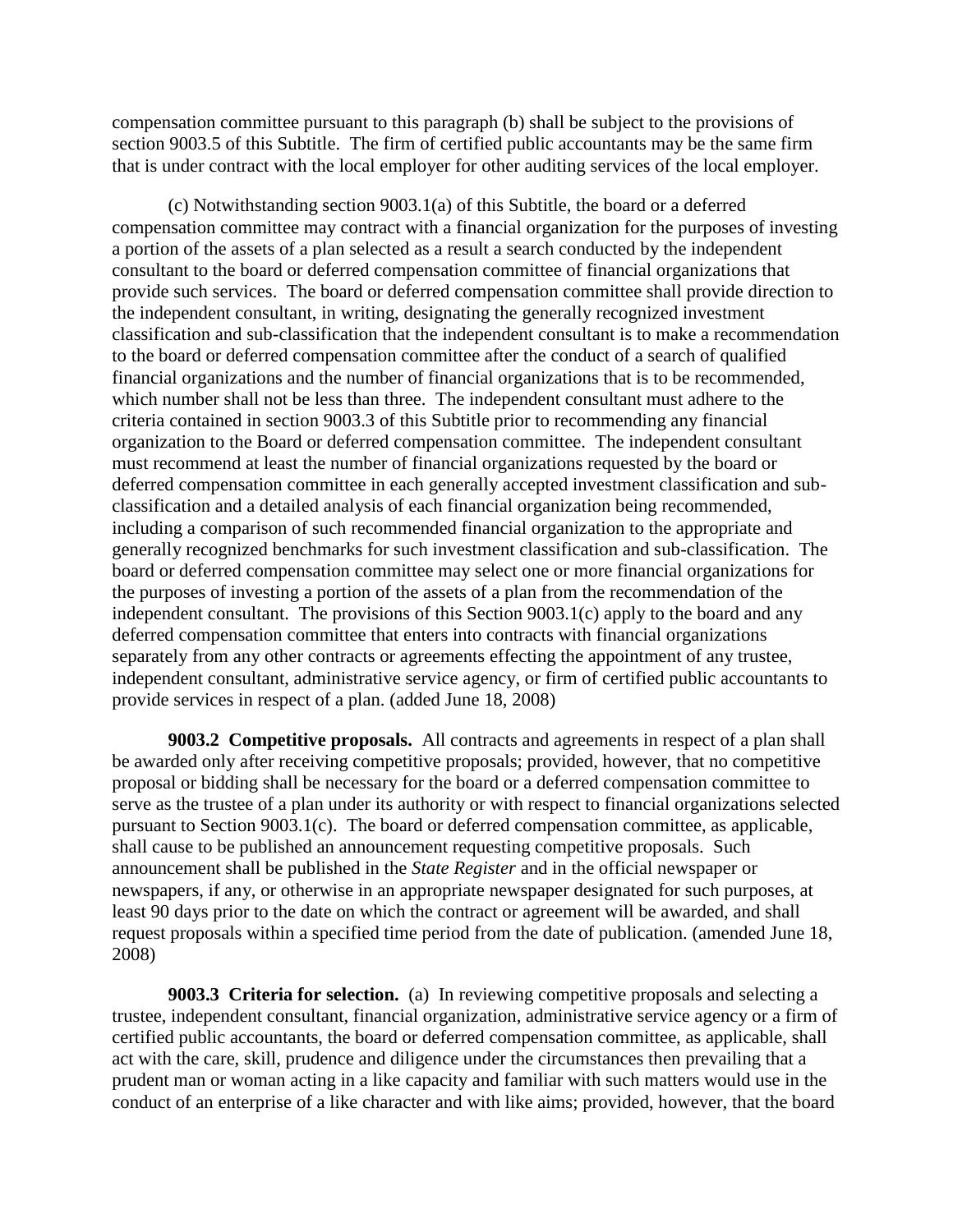or deferred compensation committee, as applicable, may reasonably rely on the evaluation of such competitive proposals made by its properly selected independent consultants in any case other than their own selection. The board or deferred compensation committee, as applicable, shall consider, as applicable, in selecting a trustee, independent consultant, financial organization, administrative service agency or firm of certified public accountants among other items, the following:

(1) the stability of the independent consultant, administrative service agency, firm of certified public accountants or financial organization as evidenced by its experience or investment record over a substantial period of time;

(2) the ability of the trustee, independent consultant, administrative service agency, firm of certified public accountants or financial organization to meet its contractual obligations, provide the services set forth in the proposals, and to comply with the reporting requirements to the board or deferred compensation committee, as applicable, and participants, and with all requirements of the plan, section 457 of the Internal Revenue Code and this Subtitle;

(3) the variety and types of investment products offered by the financial organization, and the ability to transfer among such products offered by a different financial organization with which the board or deferred compensation committee may have a contract;

(4) the trustee's, independent consultant's, administrative service agency's, firm of certified public accountants' or financial organization's experience with plans that meet the requirements for qualification under the Internal Revenue Code, eligible deferred compensation plans under section 457 of the Internal Revenue Code, individual retirement accounts, tax-sheltered annuities under section 403(b) of the Internal Revenue Code, and the trustee's, independent consultant's, administrative service agency's, firm of certified public accountants' or financial organization's familiarity with public pension systems and the fiduciary obligations of administrators, investment managers and trustees under the Employee Retirement Income Security Act of 1974 and similar federal or State statutes;

(5) whether the trustee, investment, consulting, auditing or administrative products and services described in the proposal are of the highest quality and soundness in all respects;

(6) the overall cost efficiency of the proposal; and

(7) the overall quality and scope of the services to be provided to plan participants under the trustee's, independent consultant's, administrative service agency's, firm of certified public accountants' or financial organization's proposal.

All proposals shall be in writing, contain a representation that the proposal complies with all requirements of this Subtitle and clearly indicate all direct fees, indirect fees and charges. All brokerage fees and related charges shall be negotiated so that the best competitive rate under the circumstances is obtained.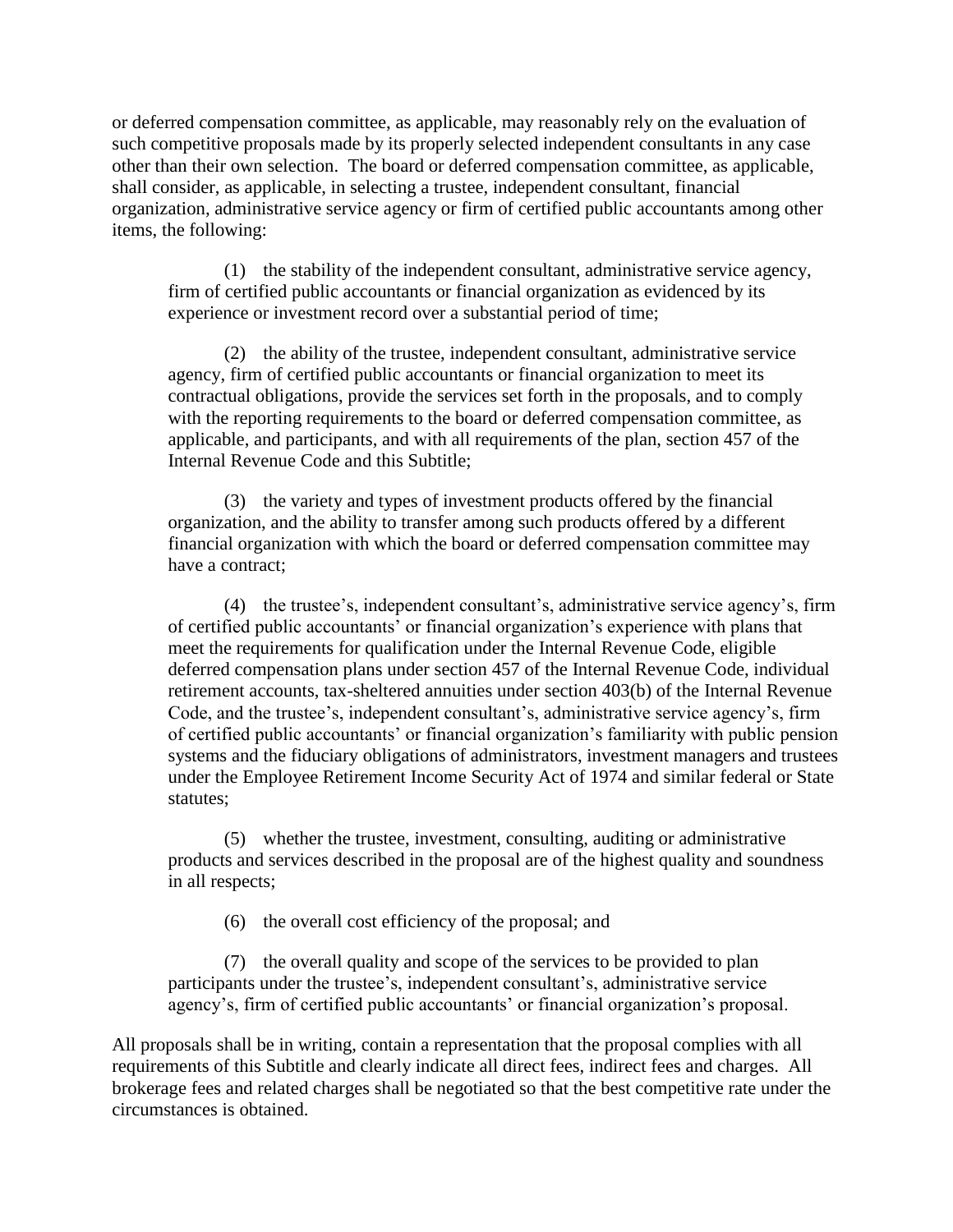(b) Each proposal submitted under this Part 9003 shall fully disclose any sponsorship or similar arrangement. Such arrangements shall be precluded unless it can be demonstrated by clear and convincing evidence that the arrangement is cost effective.

(c) Before a contract or agreement between a deferred compensation committee and a trustee, independent consultant, administrative service agency, firm of certified public accountants or financial organization may become effective, the deferred compensation committee must submit in writing to the president the name of such selected trustee, independent consultant, administrative service agency, firm of certified public accountants or financial organization and a certification signed by its chief executive officer and chief legal officer stating that each such trustee, independent consultant, administrative service agency, firm of certified public accountants or financial organization has been duly selected to provide services in accordance with the provisions of this Subtitle.

**9003.4 Provision of diverse investments.** The board and each deferred compensation committee shall appoint, with respect to the plan under their control, in accordance with the requirements of this Subtitle, one or more financial organizations such that amounts held under the plan may be at all times invested in one or more of a broad range of investment alternatives, including without limitation a diverse selection of fixed income and equity investments.

**9003.5 Miscellaneous requirements.** (a) All contracts and agreements entered into with a trustee, an independent consultant, a financial organization, a firm of certified public accountants or an administrative service agency shall be in writing, shall be awarded on the basis of a competitive bid conducted or a search conducted in accordance with Section 9003.1(c) in respect of the specific contract or agreement in accordance with this Part 9003, shall not exceed five years in duration, and shall impose no penalties or surrender charges for the transfer of assets or responsibilities on expiration of the contract or agreement. Where the board or a deferred compensation committee enters into a contract or agreement with a trustee, a financial organization or organizations, and an administrative service agency and such trustee, financial organization or organizations and administrative service agency is selected by the board or deferred compensation committee independently from each other service, such contracts or agreements shall not exceed ten years in duration. Notwithstanding the previous sentence, no trustee who is the only trustee of a plan shall be forced to resign the position of trustee solely by operation of this section 9003.5(a) prior to the time such person's successor as trustee has been duly qualified and appointed. (amended June 18, 2008)

(b) Notwithstanding Section 9003.5(a), when the board or a deferred compensation committee deems it to be in the best interest of the plan, the board or any deferred compensation committee may extend, in writing, by vote duly taken, any contract or agreement entered into with a trustee, an independent consultant, a financial organization, a firm of certified public accountants or an administrative service agency for a duration not to exceed two consecutive one-year periods and with the consent of such party; *provided*, *however*, that any such one-year extension shall be implemented only upon (1) the expiration of the initial term of such contract or agreement in the case of the first one-year extension, or (2) the expiration of the first one-year extension in the case of the second one-year extension. In the event that the board or a deferred compensation committee implements such an extension, the board or the deferred compensation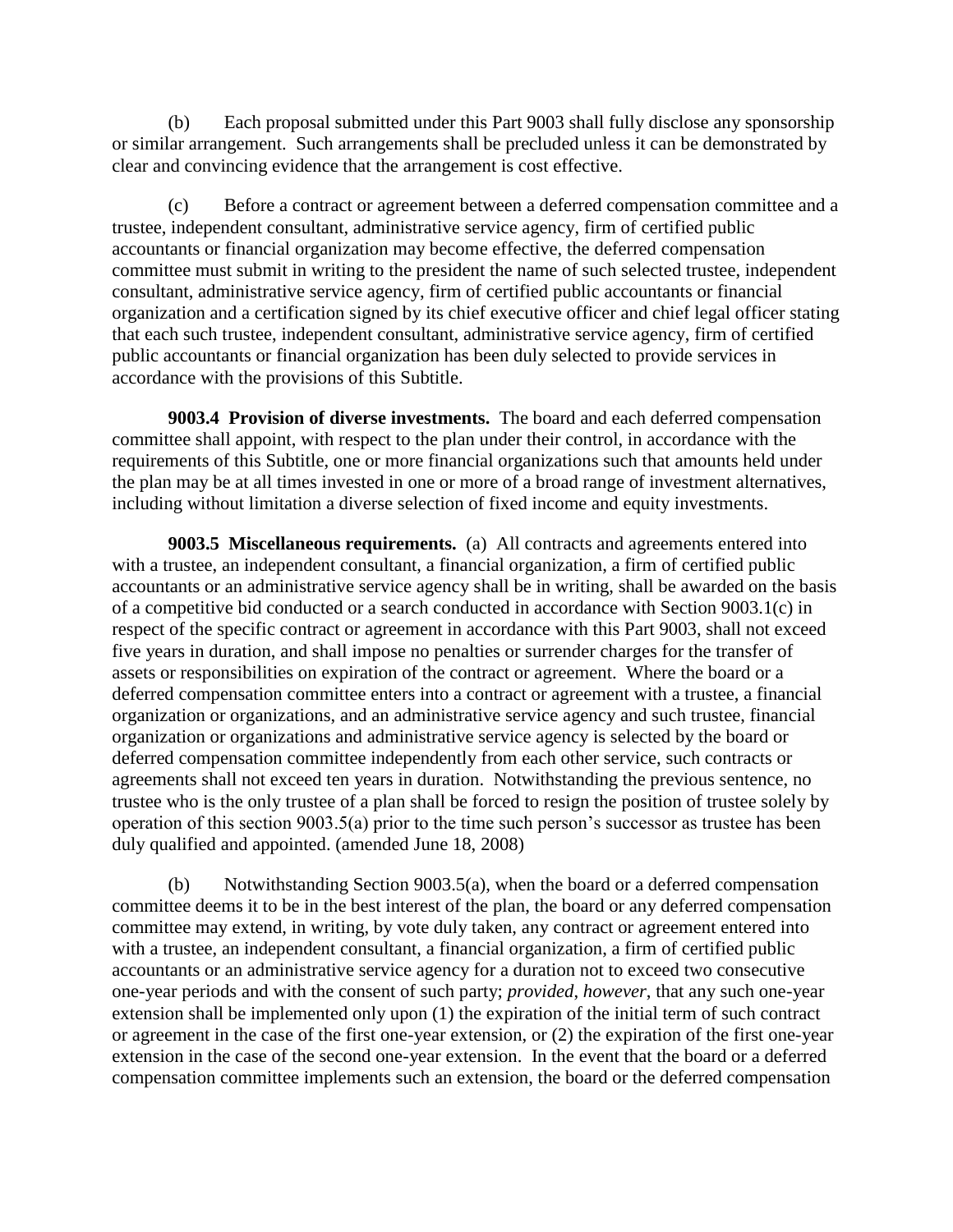committee shall describe in writing the reasons for its determination that the extension is in the best interest of the plan.

(c) Neither the Board nor any deferred compensation committee may permit, nor enter into an agreement that permits, a trustee, financial organization, independent consultant, administrative service agency or any other person to select one or more other trustees, administrative service agencies, firms of certified public accountants, independent consultants, or financial organizations to provide services in respect of a plan. Notwithstanding the previous sentence, this section 9003.5(c) shall not prohibit the Board or any deferred compensation committee from entering into an agreement with

(1) a financial organization selected and retained by the Board or a deferred compensation committee, as applicable, in accordance with this Subtitle, that provides for self-directed investment services through a mutual fund or brokerage "window" arrangement sponsored by such financial organization with respect to a plan, *provided* that such self-directed investment services shall not be the sole investment alternative provided under a plan and that the Board and the deferred compensation committee shall establish clear guidelines regarding participants' access to, and level of participation in, such self-directed investment services

(2) a financial organization selected and retained by the Board or a deferred compensation committee, as applicable, in accordance with this Subtitle, to manage the stable income fund of such plan which authorizes such financial organization to engage in one or more of the following fund management activities with respect to the assets of a stable income fund:

(i) the investment of the assets of the stable income fund in one or more guaranteed investment contracts, provided, however, that such guaranteed investment contract shall not exceed five years in duration;

(ii) the purchase of one or more wrap contracts with respect to the assets of the stable income fund; or,

(iii) the periodic allocation of the assets of the stable income fund between or among two or more other financial organizations selected and retained by the Board or deferred compensation committee, as applicable, in accordance with this Subtitle,

provided that, in each case,

(i) the written agreement between the Board or deferred compensation committee, as applicable, and the financial organization, expressly authorizes the applicable fund management activities and states that the financial organization is a fiduciary to the plan with respect to the fund management activities so authorized;

(ii) any such fund management activity is undertaken by the financial organization in accordance with reasonable practices of the financial organization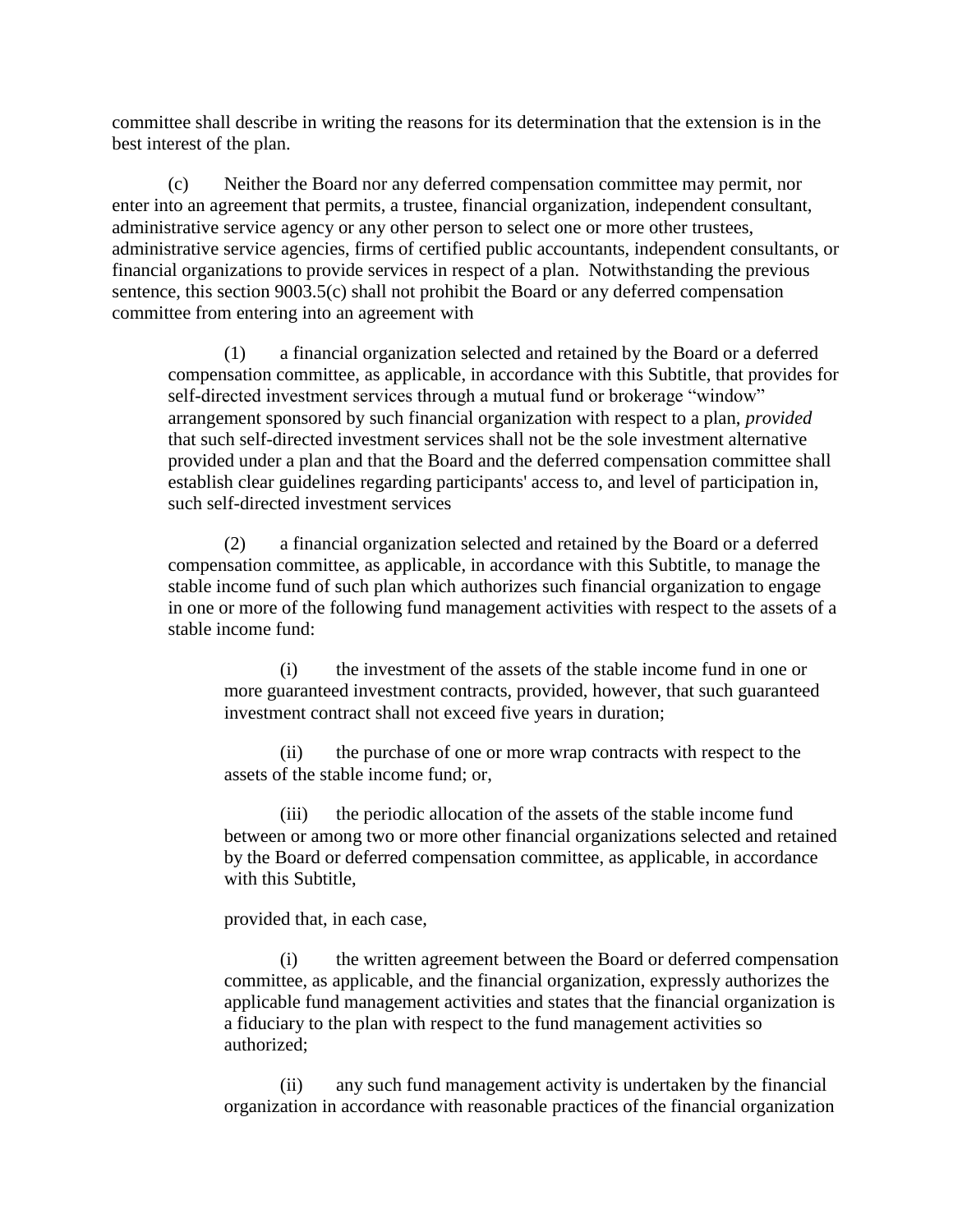applicable to its clients generally, and the financial organization receives no fee or other consideration from any person (other than the plan) related to such fund management activity;

(iii) the guaranteed investment contract or wrap contract, as applicable, imposes no penalties or surrender charges for the transfer of assets or responsibilities on expiration of the contract or agreement;

(iv) the trustee of the plan continues to be the owner on behalf of the plan of all of the assets of the stable income fund; and,

(v) any such fund management activity complies with the criteria for selection and reporting of section 9003.3 of this Subtitle and the then effective investment policies and guidelines of the Board or deferred compensation committee, as applicable, related to the stable income fund.

A financial organization engaged in the management activities described in paragraph (2) of this section 9003.5(c) shall do so in accordance with the procedures of this paragraph (2) and with other provisions of this Subtitle to the extent such other provisions are incorporated into this paragraph (2).

**9003.6 Acknowledgment.** Except as otherwise provided in this section 9003.6, each trustee, independent consultant, administrative service agency and financial organization so appointed shall acknowledge in writing that it is a fiduciary with respect to all administrative or investment matters for which it has assumed responsibility with respect to a plan. Notwithstanding the foregoing, no such fiduciary acknowledgment shall be required pursuant to this section 9003.6 from a financial organization (i) which issues a guaranteed investment contract, or (ii) which is the manager of an open-ended investment company registered under the Investment Company Act of 1940, as now in effect or as hereinafter amended, solely by reason of the investment, upon the specific direction of a trustee, another financial organization, the Board, a deferred compensation committee or an administrative service agency acting in accordance with the terms of the plan to implement the investment directions of one or more participants, of amounts held under the plan in shares of such open-ended investment company.

**9003.7 Precluded investments.** No contract or agreement entered into with a financial organization may provide for the investment of any amounts under a plan in any annuity contract providing for a term which could exceed five years or which is measured by one or more natural lives or any life insurance or other contract providing traditional death benefits.

**9003.8 Transfer of assets.** All amounts deferred under a plan, together with all necessary investment instructions, shall be paid by the State or local employer as promptly as possible, but in no event later than two business days from the applicable payroll date, to an appointed trustee which shall then pay such amounts as promptly as possible, but in no event later than one business day following receipt thereof by such trustee, to one or more appointed financial organizations for investment, and upon receipt thereof by each such financial organization shall, if not otherwise invested, be transferred to an interest-bearing account to hold such amounts in cash or cash equivalent investments within one business day, where such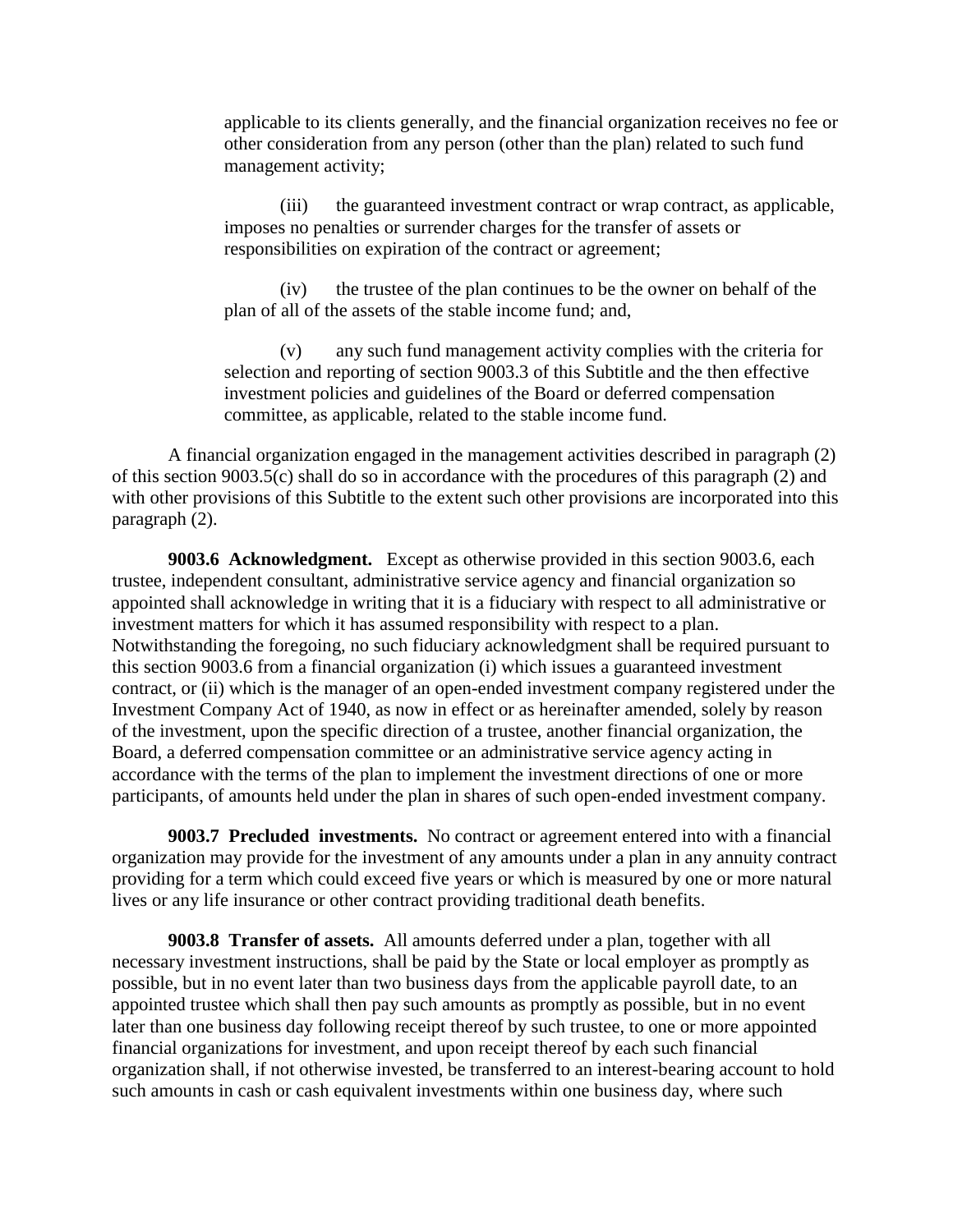amounts may remain until the financial organization receives all necessary investment instructions or otherwise determines it prudent to transfer such amounts to another investment fund.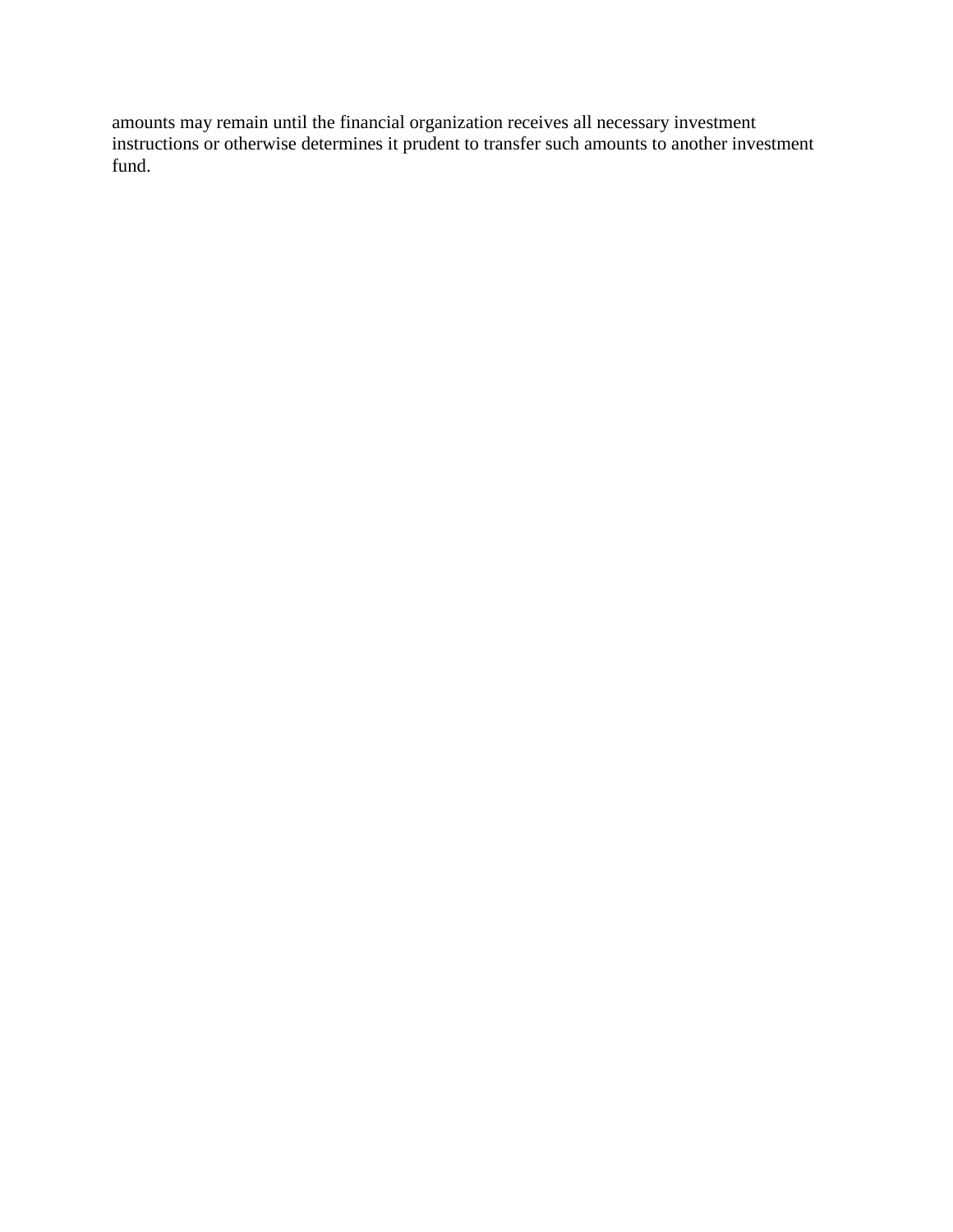# **SOLICITATION AND EDUCATION**

(Statutory authority: State Finance Law, § 5; L. 1982, ch. 547)

Sec. 9004.1 Provisions

**Section 9004.1 Provisions.** No trustee, independent consultant, financial organization, firm of certified public accountants or administrative service agency nor any of their agents shall use information obtained by reason of its appointment in respect of a plan as a trustee, independent consultant, financial organization, firm of certified public accountants or administrative service agency to solicit or otherwise induce any person to invest in, purchase, utilize or act in any other manner regarding any products or services made available by such trustee, independent consultant, financial organization, firm of certified public accountants or administrative service agency. Educational materials designed to acquaint employees with the benefits of such plan may be provided by a financial organization or administrative service agency upon prior approval by the Board or deferred compensation committee, as applicable. All information obtained in connection with any services performed or proposed to be performed in respect of a plan shall be confidential and used exclusively for purposes relating to such plan and expressly contemplated by an agreement entered into with the Board or deferred compensation committee, as applicable, in accordance with the requirements of this Subtitle. Neither the Board nor any deferred compensation committee shall enter into any agreement in respect of a plan with a trustee, independent consultant, financial organization, firm of certified public accountants or administrative service agency which permits the use of any information obtained by reason of appointment as a trustee, independent consultant, financial organization, firm of certified public accountants or administrative service agency to solicit or otherwise induce any person to invest in, purchase, utilize or act in any other manner regarding any products or services made available by such trustee, independent consultant, financial organization, firm of certified public accountants or administrative service agency for any purpose not directly related to the administration of the plan and the investment of plan assets in accordance with the requirements of this Subtitle.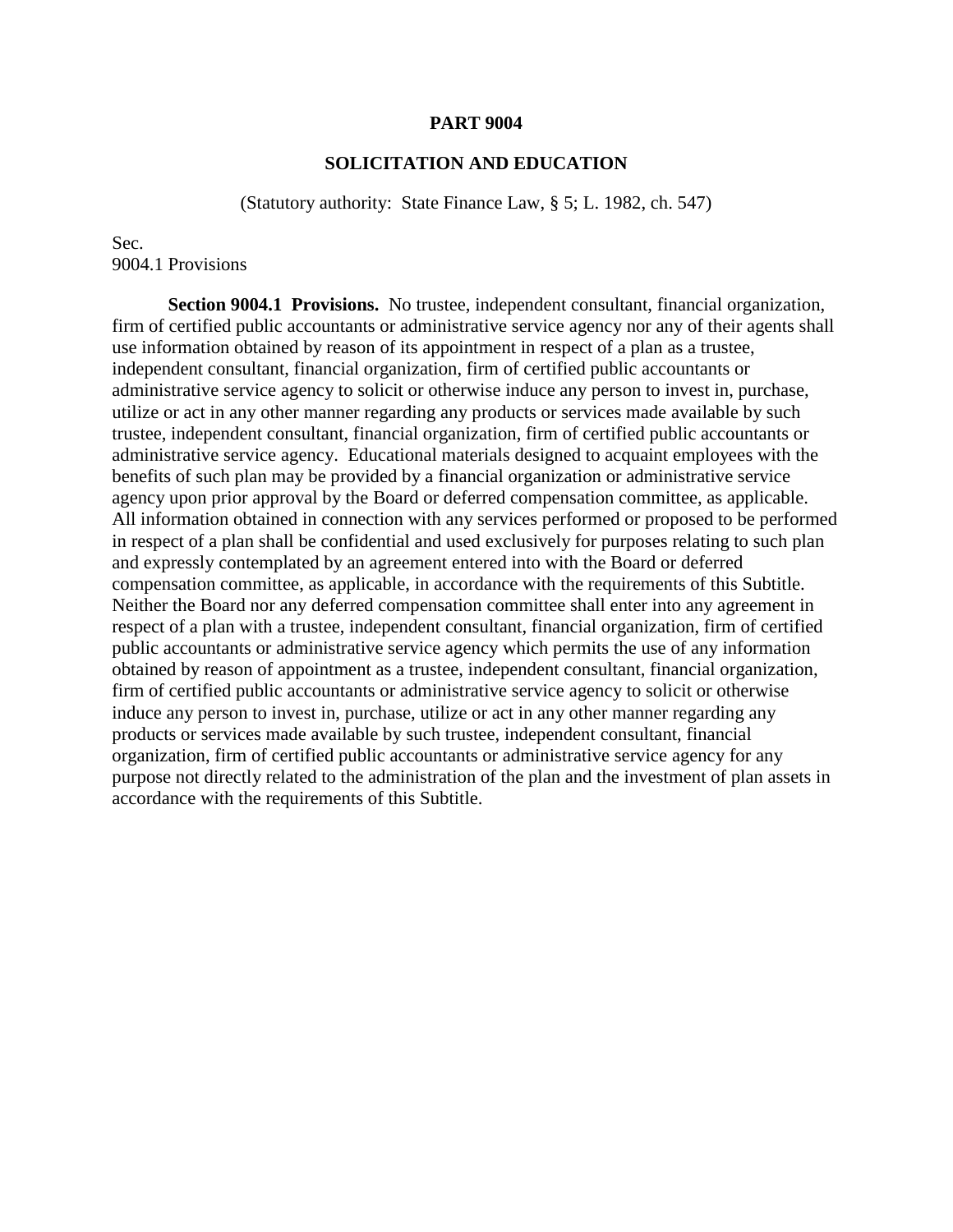### **AUDITING, BONDING AND INSURANCE**

(Statutory authority: State Finance Law, § 5; L. 1982, ch. 547)

| Sec.                                    | Sec.                         |
|-----------------------------------------|------------------------------|
| 9005.1 Financial Statements, Auditing   |                              |
| and Agreed Upon Procedures              | 9005.3 Statements            |
| 9005.2 Authority of board and committee | 9005.4 Bonding and insurance |

**Section 9005.1 Financial Statements, Auditing and Agreed-Upon Procedures Reports**. The board, with respect to the State plan, and the deferred compensation committee, with respect to any other plan, shall be responsible for causing such plan to be in compliance with this Section 9005 for each plan year.

(a) Subject to paragraph (c) of this Section 9005.1, a plan shall be subject to this paragraph (a) for a plan year if the plan has fewer than 100 participants as of the last day of the plan year. If a plan is subject to this paragraph (a) for a plan year, the deferred compensation committee shall:

(1) prepare, or cause to be prepared, for the plan year an unaudited financial statement of the net assets available for benefits and the related statements of changes in net assets available for benefits for the plan year-end; and

(2) engage, or cause to be engaged, in accordance with the requirements of Part 9003 of this Subtitle, a certified public accountant to conduct a review of the plan's activities during the plan year and to produce an agreed-upon procedures report for the plan year, which report shall specify the procedures and the results of the procedures by such firm of certified public accountants in the review of each of the following items (and any other additional items as may be required by the deferred compensation committee for the plan):

(i) whether participant account balances, by investment option and in the aggregate as of the plan-year end, as reported by the administrative service agency for the plan, agree to the value of the assets held by the trustee of the plan by investment option and in the aggregate as of plan-year end;

(ii) whether participant deferrals reported by the plan sponsor, by individual participant and in the aggregate, for the plan year agree with the deferrals received by the trustee of the plan for the plan year;

(iii) whether participant deferrals for the plan year were properly authorized and accurately remitted to the trustee of the plan in accordance with the timing and other requirements of the plan document (or industry practice if no direction is provided in the plan document);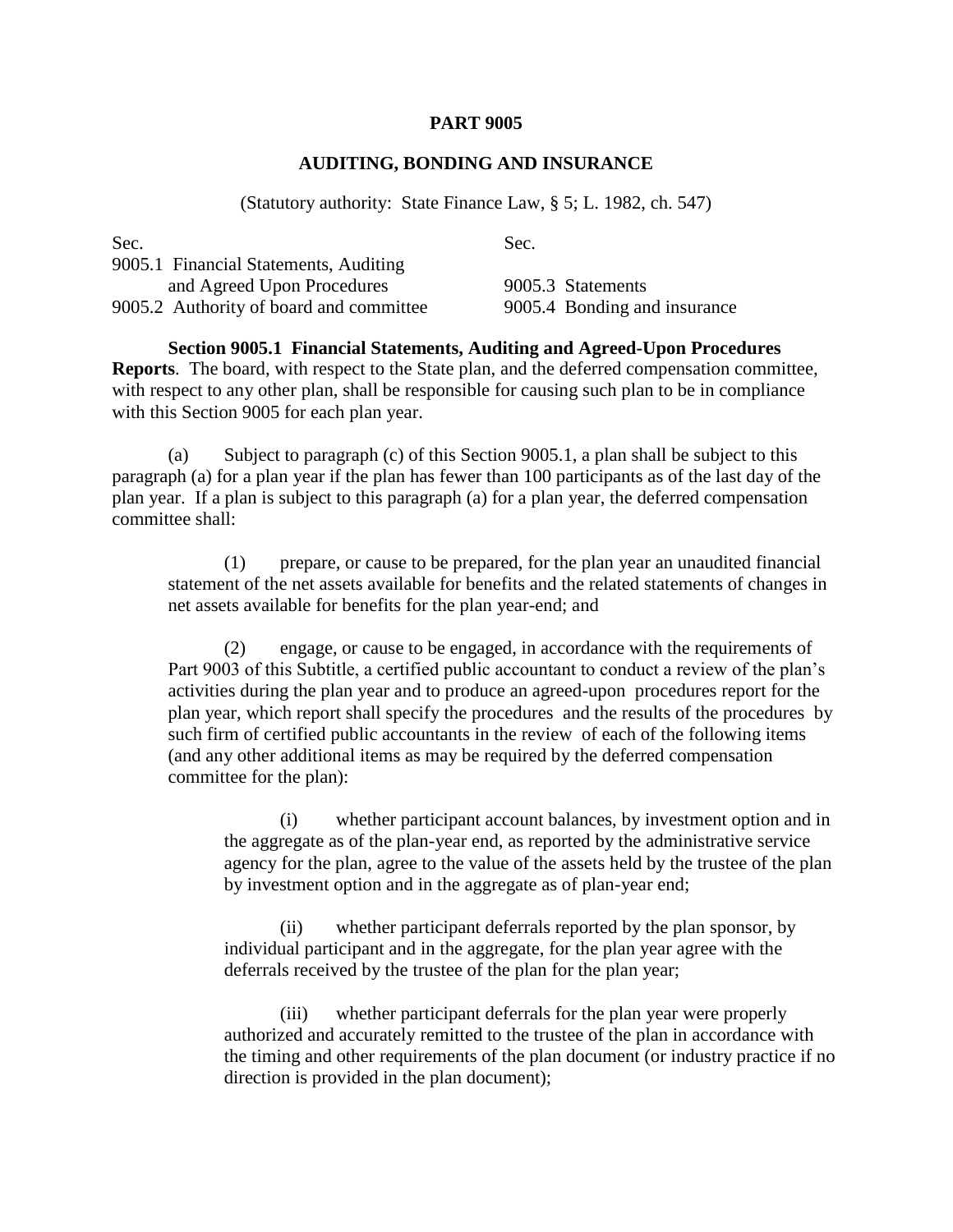(iv) whether the plan properly and separately accounted for pre-tax and, if applicable, designated Roth contributions deferred or contributed for the plan year;

(v) whether maximum contribution limitations and minimum required distribution requirements were properly implemented for the plan year;

(vi) whether participant requests for lump sum and installment benefit distributions for the plan year were properly authorized and processed in accordance with the plan document and contractual provisions (or industry practice, if no direction is provided in the plan document or applicable contracts);

(vii) whether participant requests for unforeseeable emergency withdrawals during the plan year were processed according to written procedures, properly authorized and properly documented;

(viii) whether participant requests for plan loans during the plan year were processed according to written procedures and were properly authorized and documented;

(ix) whether participant requests for deferral amount changes and asset allocation changes for the plan year were processed accurately and in a timely manner in accordance with the plan document and applicable contract provisions (or industry practice, if no direction is provided in the plan document or applicable contracts);

(x) whether all plan-level and participant-level fees for the plan year were disclosed to participants, were allocated in accordance with written procedures and on a uniform basis and were assessed solely to support operations of the plan; and

(xi) whether, for the plan year, employees who were eligible during that plan year to elect to participate in the plan were provided with written notification of the plan and enrollment opportunities.

(3) The specific procedures and methods applied to each item covered by paragraph (a)(2) of this Section 9005.1 shall be determined in the professional judgment of the certified public accountant in accordance with generally accepted industry standards in conjunction with the deferred compensation committee for the plan prior to the firm's performance of the agreed-upon procedures on the plan.

(b) A plan shall be subject to this paragraph (b) for a plan year if it is the State plan or, subject to paragraph (c) of this Section 9005.1, if the plan has 100 or more participants as of the last day of the plan year. If a plan is subject to this paragraph (b) for a plan year, the board or deferred compensation committee, as applicable, shall: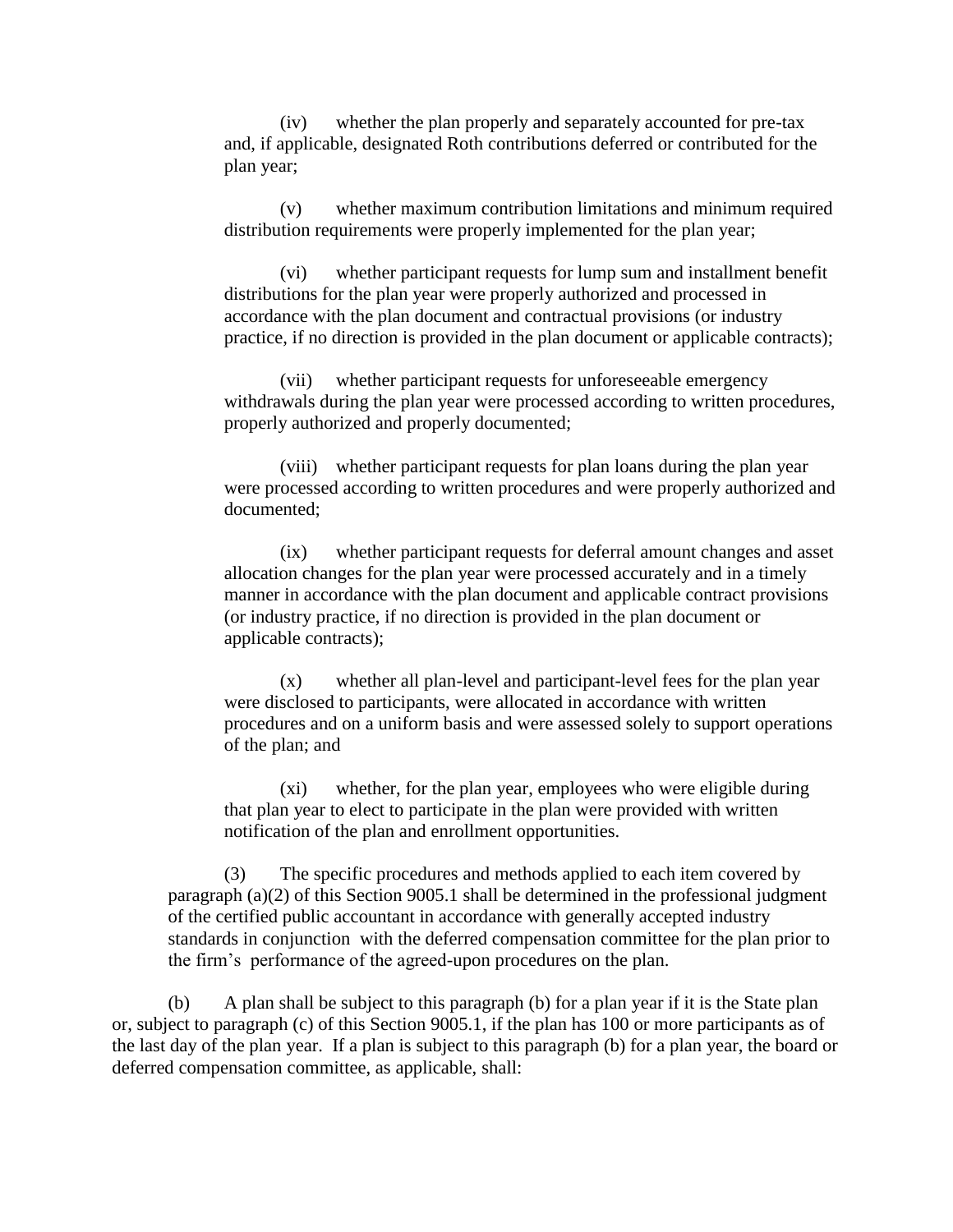(1) prepare, or cause to be prepared, a financial statement of the net assets available for benefits and the related statements of changes in net assets available for benefits for the plan year-end, which statements shall be prepared in accordance with Governmental Accounting Standards Board Statement 32, "Accounting and Financial Reporting for Internal Revenue Code Section 457 Deferred Compensation Plans", or any successor statement thereto; and

(2) engage, or cause to be engaged, in accordance with the requirements of Part 9003 of this Subtitle, a certified public accountant to conduct an audit of the financial statements described in paragraph (b)(1) of this Section 9005.1 in accordance with auditing standards generally accepted in the United States of America.

(c) The following rules shall apply to plans that would otherwise become subject to paragraph (a) or (b) of this Section 9005.1 (or cease to be subject to paragraph (a) or (b) of this Section 9005.1) from one plan year to the next succeeding plan year as a result of an increase or decrease in the number of participants in the plan.

(1) A plan that (i) was subject to paragraph (a) of this Section 9005.1 for a prior plan year and that has complied with the requirements set forth in paragraph (a) above for that plan year and (ii) becomes subject to paragraph (b) of this Section 9005.1 for the current plan year by virtue of having 100 or more participants as of the last day of the current year, may elect to comply with the provisions of paragraph (a) of this Section 9005.1 for such current plan year, and, if such election is made, shall not be subject to the requirements of paragraph (b) of this Section 9005.1 for the current year.

(2) A plan that (i) was subject to paragraph (b) of this Section 9005.1 for a prior plan year and (ii) would be subject, but for the operation of this paragraph (c)(2), to paragraph (a) of this Section 9005.1 for the current plan year by virtue of having fewer than 100 participants as of the last day of the current plan year, shall be required to continue to comply with the provisions of paragraph (b) of this Section 9005.1 for such current plan year and shall not become eligible to utilize the procedures in paragraph (a) of this Section 9005.1.

(3) Example: Plan X has 90 participants as of the last day of Plan Year 1, and accordingly, the deferred compensation committee of Plan X causes the plan to comply with the financial statement and agreed-upon procedures requirements described in paragraph (a) of this Section 9005.1 with respect to Plan Year 1. On the last day of Plan Year 2 , Plan X has 110 participants. Plan X may elect to continue to comply with the provisions of paragraph (a) of this Section 9005.1 and will not be subject to the audit requirements of paragraph (b) for Plan Year 2.

(4) Example. Plan Y has 110 participants as of the last day of Plan Year 1, and accordingly, the deferred compensation committee of Plan Y causes the plan to comply with the financial statement and audit requirements described in paragraph (b) of this Section 9005.1 with respect to Plan Year 1. On the last day of Plan Year 2, Plan Y has 90 participants. Plan Y must continue to comply with the provisions of paragraph (b)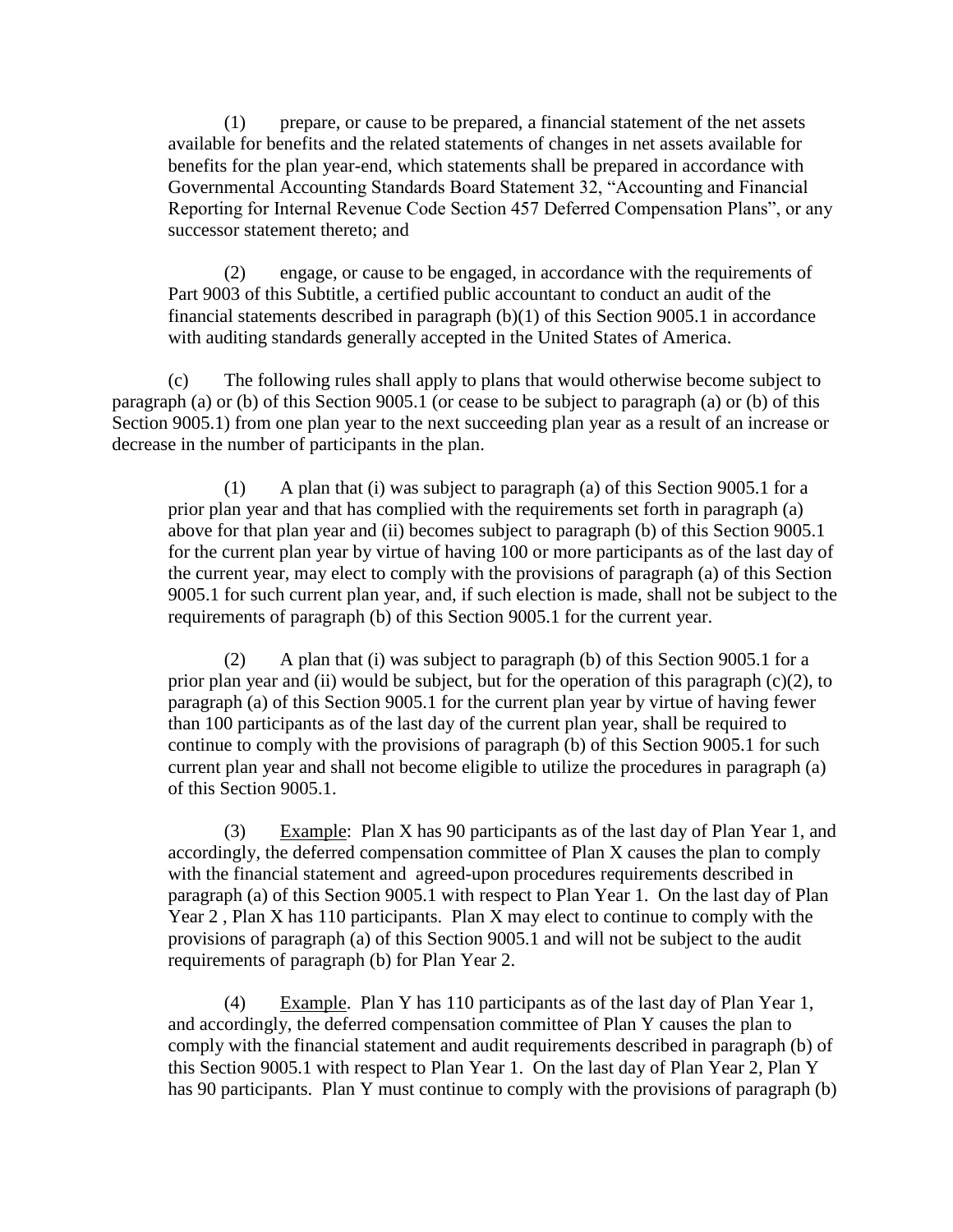of this Section 9005.1 and will not be permitted to rely on the agreed-upon procedures provisions of paragraph (a) of this Section 9005.1 for Plan Year 2.

(d) The deferred compensation committee for a plan subject to paragraph (a) of this Section 9005.1 for a given plan year may elect to comply with the requirements of paragraph (b) of this Section 9005.1 for such plan year.

(e) For purposes of this Section 9005.1, "participant" means any person who, as of the last day of a plan year, has an account balance under the plan that is greater than zero.

(f) The agreed-upon procedures requirement described in paragraph (a)(2) of this Section 9005.1 and the audit requirement described in paragraph (b)(2) of this Section 9005.1 shall be completed by no later than 6 months following the end of the plan year to which such agreed-upon procedures or audit relates. Provided, however, for a plan year that ended on or after December 31, 2010 and before December 31, 2011, the agreed-upon procedures or audit relating to such plan year shall be completed by no later than 12 months following the end of such plan year.

(g) The board or deferred compensation committee, as applicable, for a plan shall adopt and communicate to plan participants written procedures whereby a plan participant may request in writing or electronically to receive the financial statements and agreed-upon procedures report described in paragraph (a)(2) of this Section 9005.1 and the audited financial statements and accompanying auditors report described in paragraph (b)(2) of this Section 9005.1 at no cost to the participant other than a reasonable charge for copying and postage. The board or deferred compensation committee, as applicable, will be deemed to have satisfied the requirements of this paragraph (g) if participants (i) are able to obtain the applicable reports and financial statements for the plan or (ii) are directed to a web site associated with the plan or the State or local employer sponsor of the plan that contains such information in a readily readable and downloadable format.

(h) The board or deferred compensation committee, as applicable, shall file with the president a complete and accurate copy of the financial statements and agreed-upon procedures report described in paragraph (a)(2) of this Section 9005.1 or the audited financial statements and accompanying auditors report described in paragraph (b)(2) of this Section 9005.1 promptly following delivery of such statements and reports to the board or deferred compensation committee, as applicable.

(i) The provisions of this Section 9005.1 shall be in effect for each plan year of a plan ending on or after December 31, 2010. (added June 15, 2011)

**9005.2 Authority of board and committee.** The board and each deferred compensation committee shall receive reports from its agents and appointed trustees, independent consultants, administrative service agencies and financial organizations, and shall promptly terminate or amend such agency, arrangement, agreement or contract with such trustee, independent consultant, administrative service agency or financial organization if its obligations under this Subtitle or otherwise so require. To the extent necessary to comply with this section 9005.2 or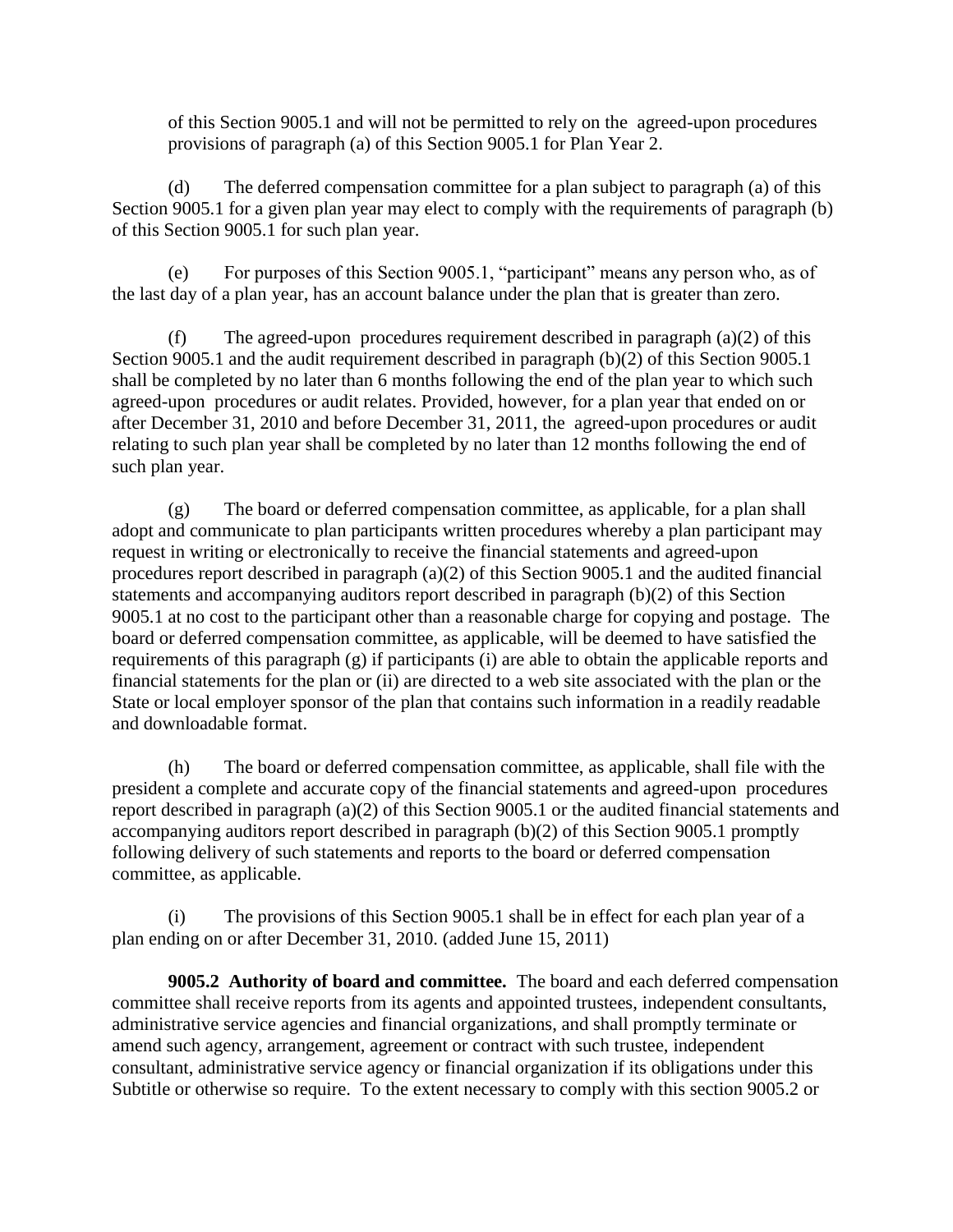section 9006.1, the board or deferred compensation committee, as applicable, shall have the authority to serve as a temporary or interim trustee until a successor trustee is appointed in accordance with this Subtitle.

**9005.3 Statements.** Each participant in a plan shall be furnished with a statement at least quarterly from the trustee or administrative service agency. Such statement shall indicate the balance of his or her account under the plan, the participant's interest in each investment option under the plan and any other data which the board or deferred compensation committee, as applicable, shall determine to be relevant. Each participant in a plan shall be furnished with clear and complete written disclosure no less frequently than annually (i) of all fees and expenses paid out of or charged against any assets of the plan, including all fees and expenses netted against any investment return on amounts held under the plan and (ii) of the allocation of all such fees and expenses to and among participants' accounts under the plan.

**9005.4 Bonding and insurance.** (a) Each person appointed in accordance with this Subtitle or outside agent which handles, holds, invests, maintains custody of or directs disbursement of funds or serves as a trustee shall be bonded with a customary or usual bond, obtained from an organization duly authorized and licensed to provide such bond in the State of New York, to protect against any loss resulting from fraud or dishonesty by such person or the employees, officers and agents thereof.

(b) The amount of the bond shall not be less than the lesser of:

(1) 100 percent of the amount under the plan managed or administered or held by such person; or

(2) \$25 million; provided, however, that the board or deferred compensation committee, as applicable, may, in its discretion, require a bond in a greater amount if the board or deferred compensation committee determines that such greater amount is necessary or advisable to adequately protect the plan from any loss resulting from fraud or dishonesty by such person.

The cost of any such bond for a trustee who is a member of the board or deferred compensation committee shall be treated as a reasonable and necessary expense of administering the plan and may be paid from the assets of the plan.

(c) Each trustee, independent consultant, administrative service agency and financial organization appointed in accordance with this Subtitle shall provide appropriate evidence of adequate insurance, and the cost of any such insurance for a trustee who is a member of the board or deferred compensation committee, as applicable, shall be treated as a reasonable and necessary expense of administering the plan and may be paid from the assets of the plan.